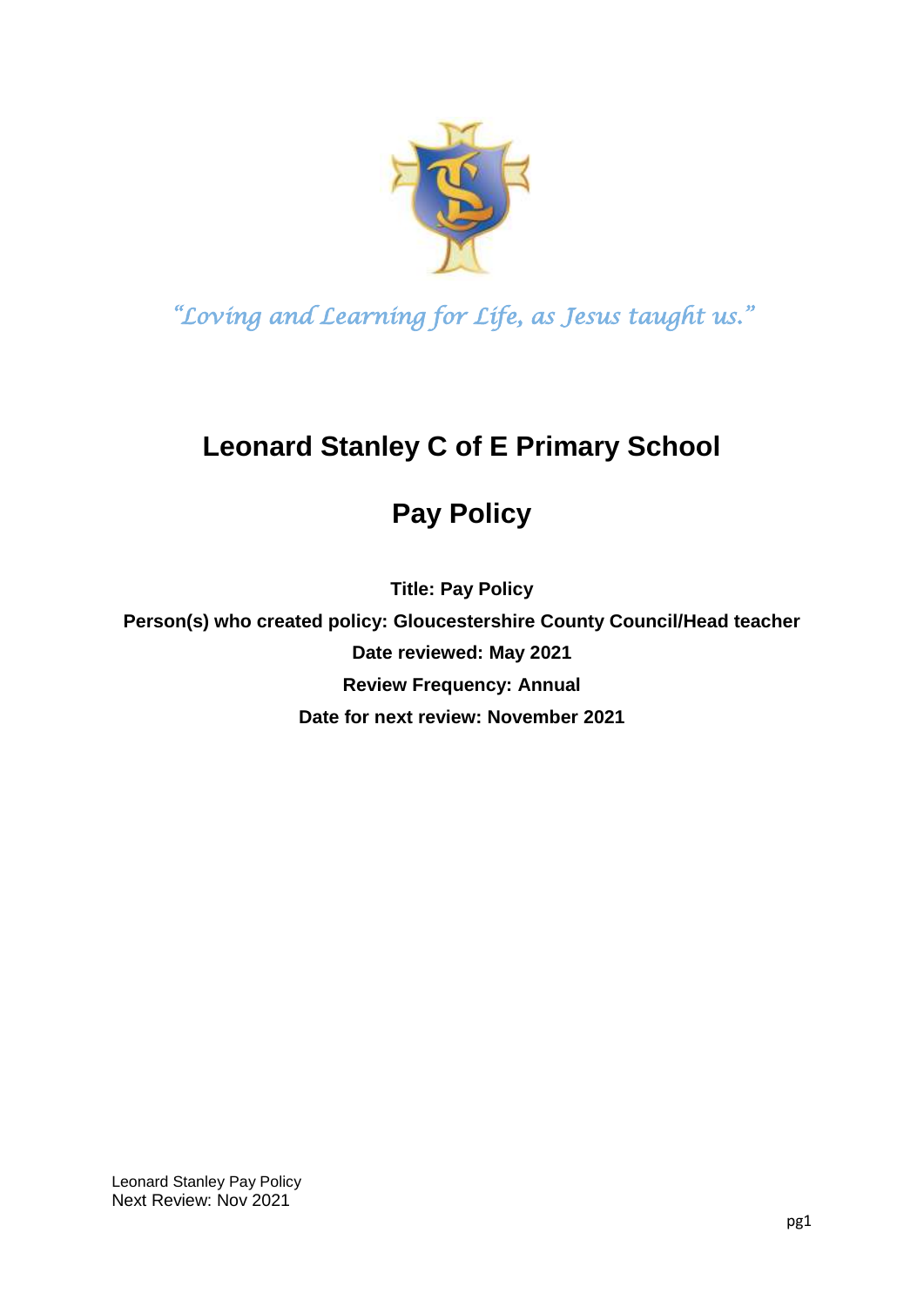

**Contents:**

- **1.0 [How to use this document](#page-2-0)**
- **2.0 [Introduction](#page-2-1)**
- **3.0 [Purpose and aims](#page-3-0)**
- **4.0 [Pay decisions](#page-3-1)**
- **5.0 [Classroom teachers](#page-4-0)**
- **6.0 [Leading practitioners](#page-11-0)**
- **7.0 [Part time teachers](#page-12-0)**
- **8.0 [Supply teachers](#page-13-0)**
- **9.0 [Unqualified teachers](#page-15-0)**
- **10.0 [The leadership group](#page-16-0)**
- **11.0 [Additional payments to teachers and head teachers](#page-19-0)**
- **12.0 [Special education needs allowances \(SEN\)](#page-21-0)**
- **13.0 [Recruitment and retention](#page-22-0)**
- **14.0 [Support staff](#page-13-0)**
- **15.0 [Gloucestershire living wage](#page-25-0)**
- **16.0 [The pay panel](#page-26-0)**
- **17.0 [Pay appeals panel](#page-28-0)**
- **18.0 Appendix 1 – [main pay scale examples](#page-31-0)**

Leonard Stanley Pay Policy Next Review: Nov 2021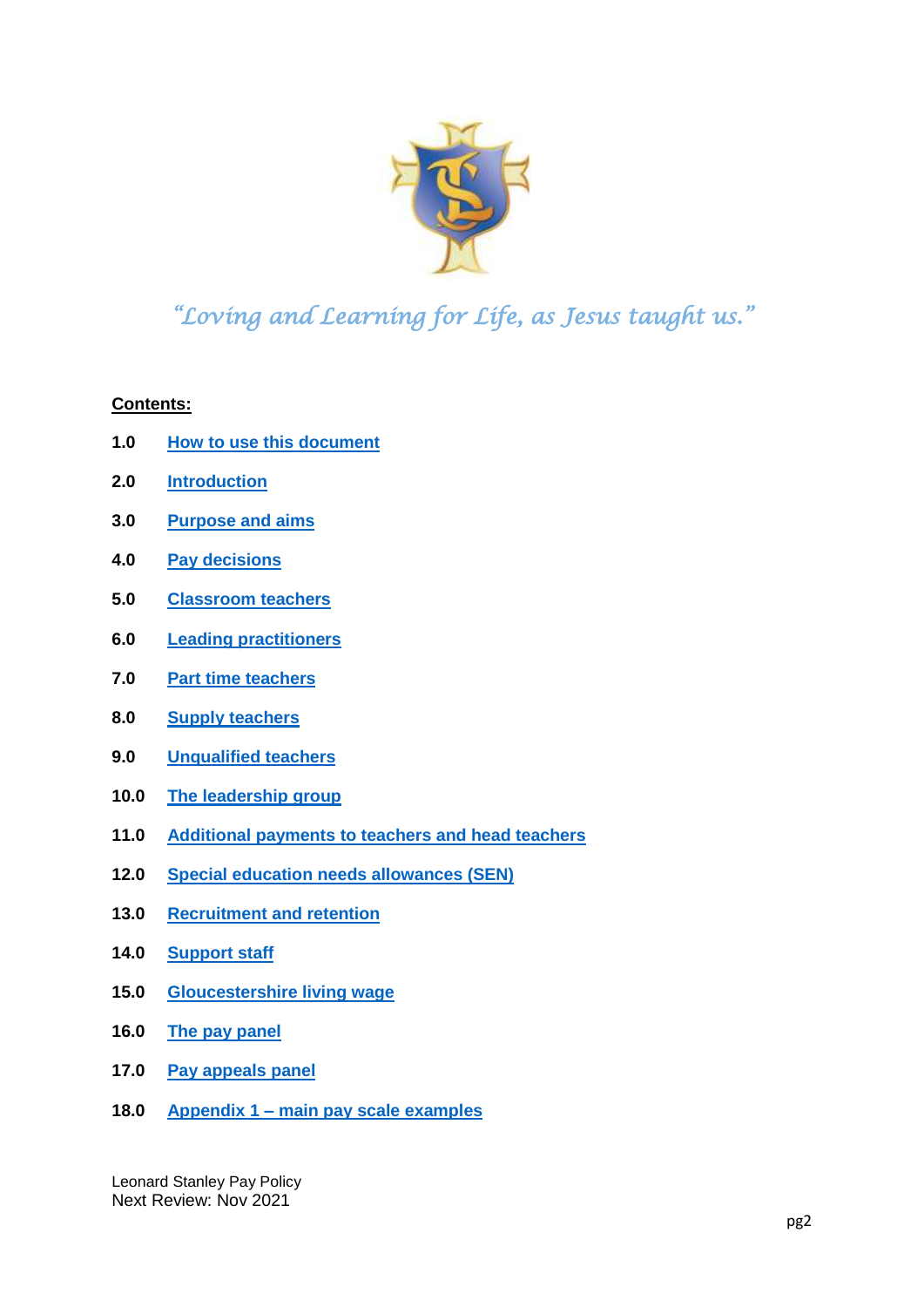

#### <span id="page-2-0"></span>**1.0 How to use this document**

- 1.1 **Schools that abide by the School Teacher's Pay and Conditions Document (STPCD) are required to develop and maintain a Pay Policy.**
- 1.2 Schools are recommended to maintain a record of all formally adopted employment policies, including a note of the date on which the appropriate resolution of the Governing Board was made and whether the provisions of the policy are discretionary or constitute a term of the contract of employment.
- 1.3 For the purpose of this policy, relevant body is defined as the Governing Boards in maintained schools and academies.
- 1.4 The STPCD's advisory pay points are referred to in this policy.. School's own pay points may not align as they depend on the individual school's historical pay increase decisions, unless the school chooses to move onto the advisory pay points. For schools who abide by the STPCD, the minima and maxima of a school's pay scale is required to match.

#### <span id="page-2-1"></span>**2.0 Introduction**

- 2.1 This policy has been adopted by the Governing Board to ensure that all employees are fairly and consistently treated in relation to pay and pay related issues. The Governors are responsible for its implementation.
- 2.2 A copy of this policy must be made available to staff upon request and employees should be aware of its contents and any amendments.
- 2.3 The policy is linked to the school's appraisal system and in accordance with the Education (School Teachers' Appraisal) (England) Regulations 2012.
- Leonard Stanley Pay Policy Next Review: Nov 2021 2.4 Under this policy, the Governing Board will fulfil its obligations to all staff employed in the school, across all grades and conditions of service: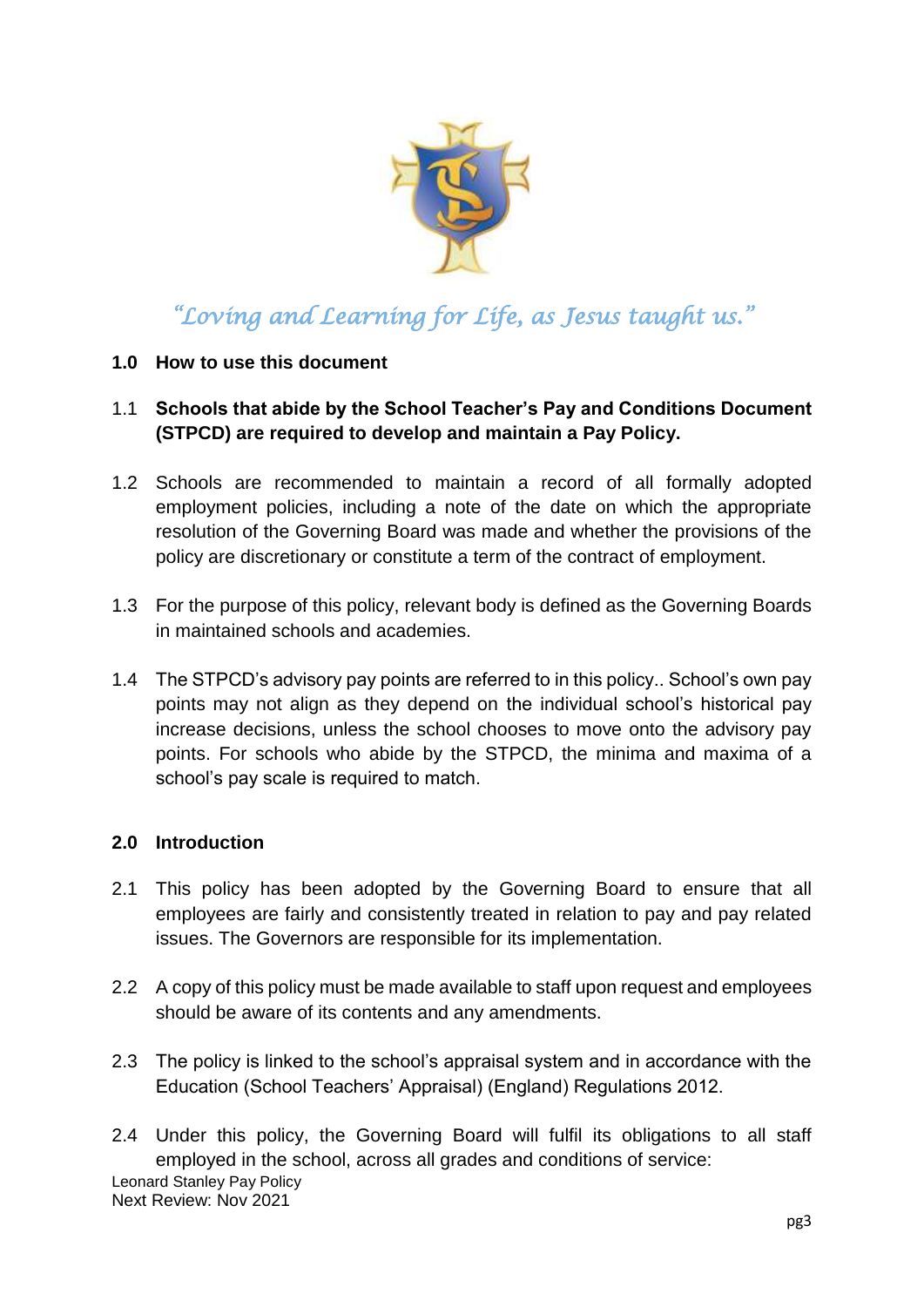

- 2.4.1 teachers: as set out in the STPCD and the conditions of service for school teachers in England and Wales (Burgundy Book)
- 2.4.2 support staff: the National Joint Council for Local Government Services National Agreement on pay and conditions of service (Green Book)
- 2.5 Details of the school's staffing structure will be published on the website [\(www.leonardstanley.gloucs.sch.uk\)](http://www.leonardstanley.gloucs.sch.uk/)

### <span id="page-3-0"></span>**3.0 Purpose and aims of the policy:**

- 3.1.1 Guide and assist the governors and head teacher in the strategic and day to day management of staff
- 3.1.2 Adopt a whole school approach to pay issues, with pay decisions taken in the context of consideration of the school's resources
- 3.1.3 Ensure all staff are treated fairly, objectively and consistently in the recognition and reward of their contribution to the school
- 3.1.4 To support the School Improvement Plan and to supplement other school policies relating to equal treatment, recruitment, performance management and staff development
- 3.1.5 Support the recruitment and retention of a high quality workforce which will maximize the quality of learning at the school
- 3.1.6 Ensure staff are aware of the pay related school policies and encourage their participation in developing these polices through consultation
- 3.1.7 Ensure the school meets its legal responsibilities under the STPCD, local and national agreements, legislation and regulation
- 3.1.8 Support the school to remain within its budget and meet required standards in the management and disbursement of public monies

#### <span id="page-3-1"></span>**4.0 Pay decisions**

4.1 The school will review the salary progression for teaching staff and the leadership team through the appraisal system which is set out in the school's appraisal policy.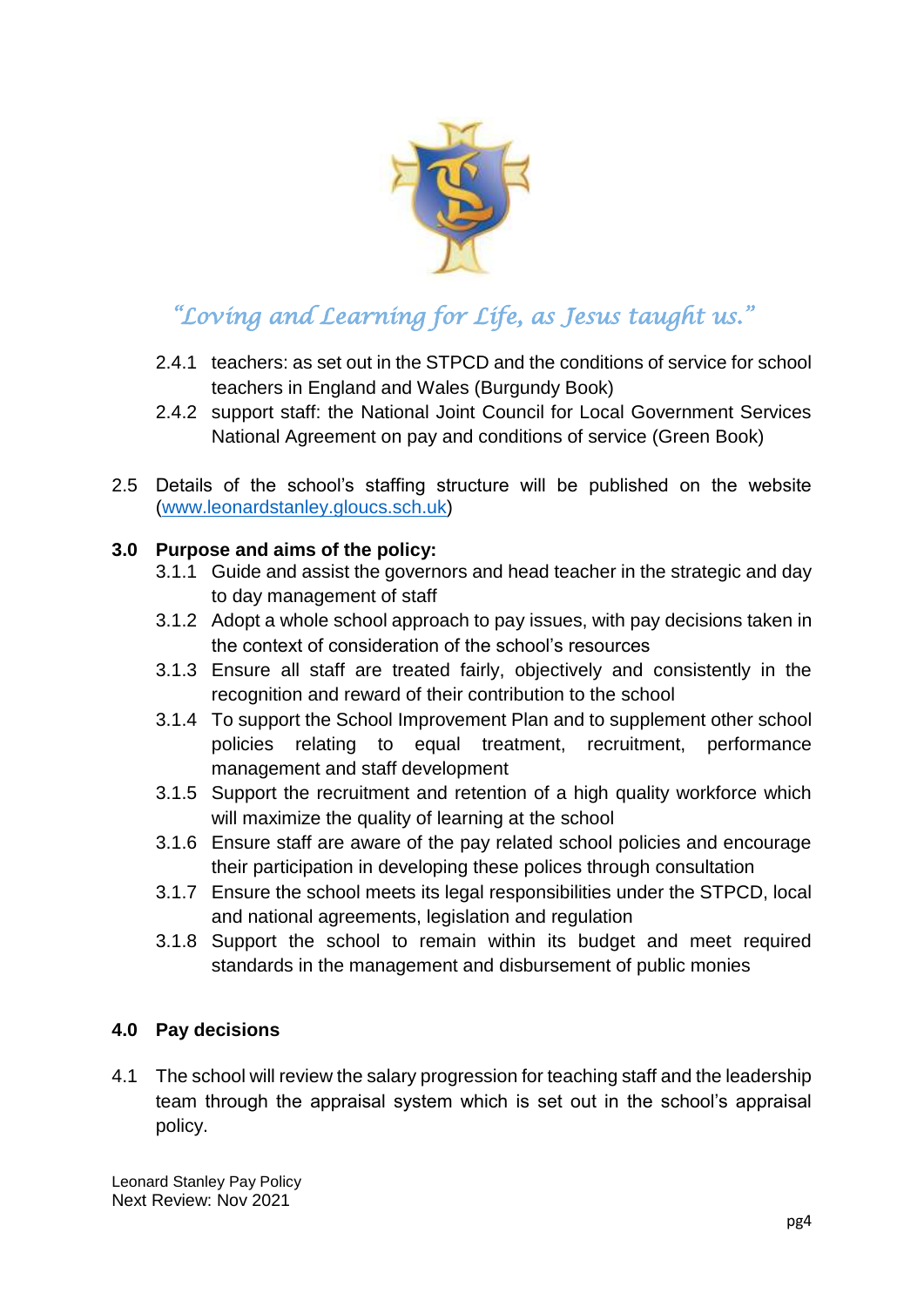

- 4.2 In determining the pay for support staff, the Governing Board will apply the principles in section 14 of this document.
- 4.3 The school's appraisal policy allows requests for review of the employee's performance assessment, but not matters of pay progression. It is recognised that these factors can often be closely linked and so the school will advise the employee of the most appropriate route to follow for appeal. This will ensure that an employee will be guaranteed a fair consideration of their representations, but will not be entitled to pursue the same concerns through two separate review processes.

#### <span id="page-4-0"></span>**5.0 Classroom Teachers**

#### 5.1 **Basic pay determination on appointment:**

- 5.2 A committee of the Governing Board (Pay Panel) will determine the pay range for a vacancy prior to advertising it.
- 5.3 In determining the pay range, the Pay Panel may take into account a range of factors, including:
	- 5.3.1 the nature and responsibilities of the post
	- 5.3.2 how closely the appointee meets the qualifications, skills and experience required
	- 5.3.3 market conditions
	- 5.3.4 the wider school context
	- 5.3.5 the school's ability to recruit and retain staff
- 5.4 These options are for guidance only and are not intended to provide an exhaustive list and may not apply to all appointments.
- 5.5 On appointment, the relevant body will determine the starting salary within that range to be offered to the successful candidate. This will normally be at the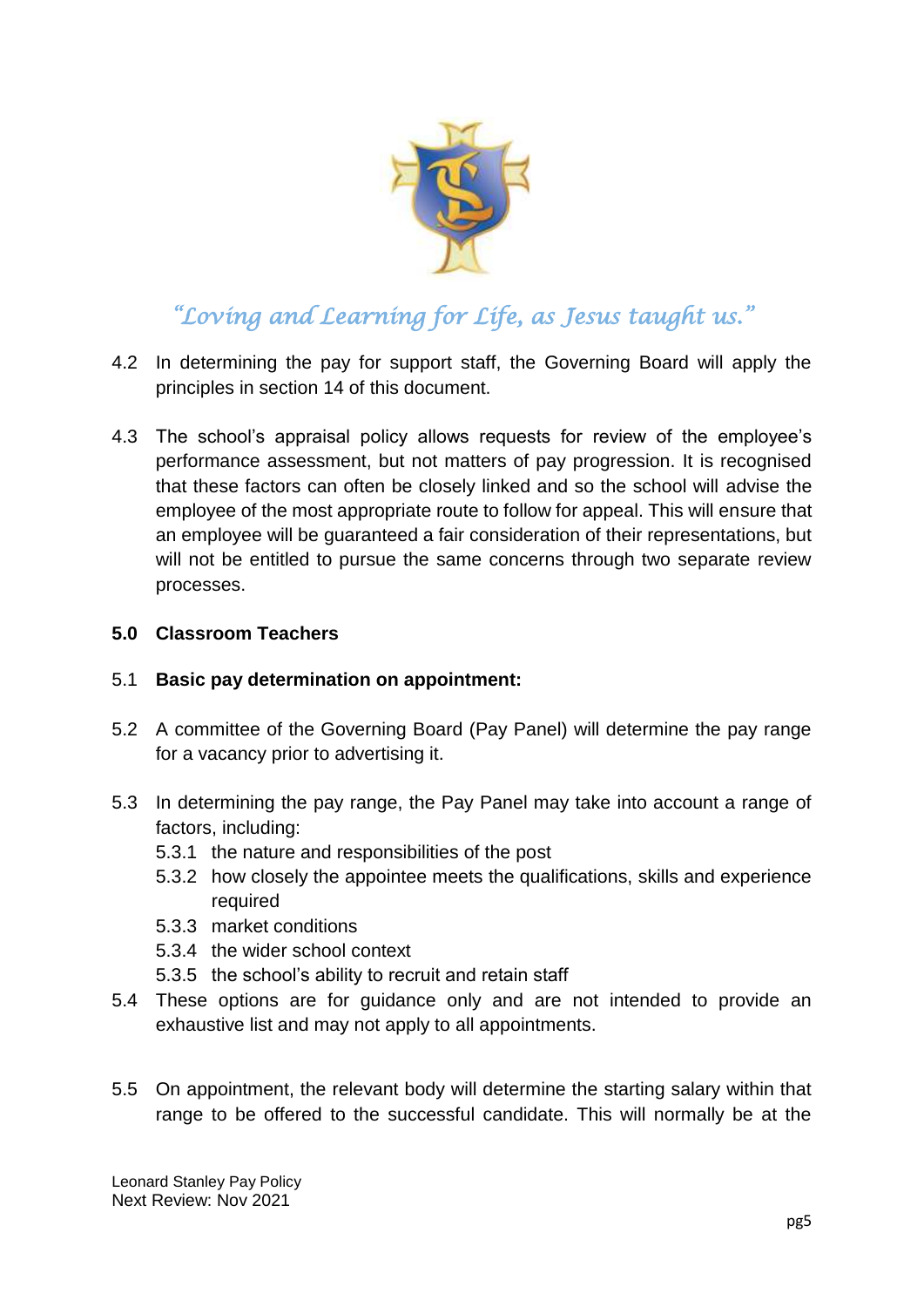

bottom or lower end of the range, but they may consider the successful candidate's skills and experience and appoint at a higher point within the range.

#### 5.6 **Pay progression based on performance:**

- 5.7 The relevant body will consider whether or not to increase the salary of a teacher who has completed a year of employment (as defined in annex 2, point 6 of the STPCD) since the previous annual pay determination.
- 5.8 Any pay increase awarded to a teacher on the main/upper pay range (or progression to the UPR) will be permanent for as long as the employee remains continuously at this school as a teacher, unless gaining promotion to a higher graded post.
- 5.9 The relevant body will ensure that appropriate funding is allocated for pay decisions made under this policy.
- 5.10 Decisions regarding pay progression will be made with reference to the employee's appraisal reports and the pay recommendations they contain. It is possible for a "no progression" determination to be made without recourse to the school's capability procedure.
- 5.11 Newly qualified teachers (NQT) are exempt from this process and have different appraisal arrangements. The relevant body must adhere to the statutory induction process set out in the Education (Induction Arrangements for School Teachers) (England) Regulations 2012.
- 5.12 To ensure fairness and transparency, assessments of performance will be based on a judgement rooted in evidence.
- 5.13 In this school, judgements of performance will be made against the extent to which teachers have met their individual objectives and the relevant standards and how they have contributed to specific impacts (*examples of the range of*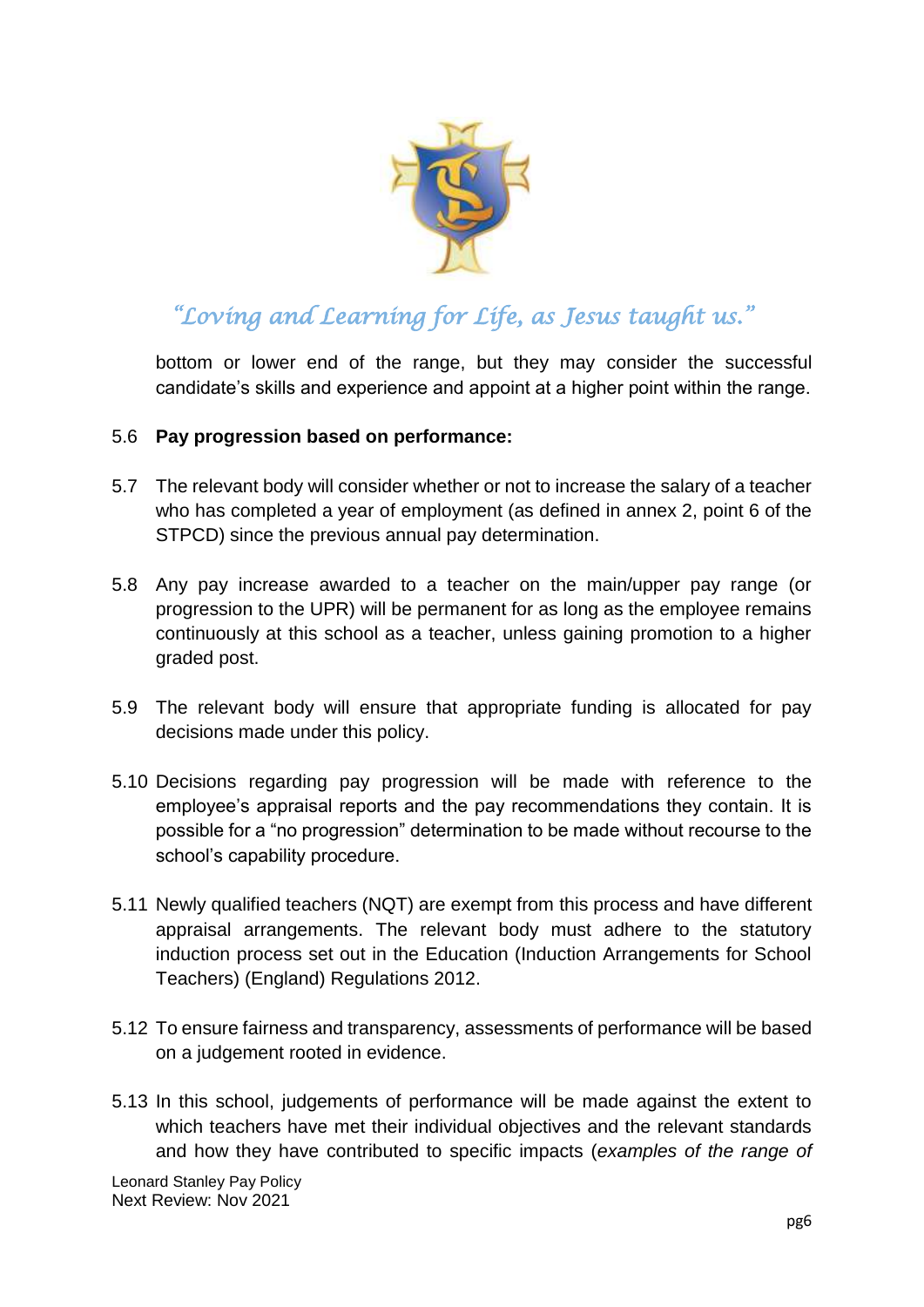

*sources that may be used for assessing performance* include lesson visits to confirm quality of teaching over time, pupil voice, impact on pupil progress, wider contribution to the whole school etc)

- 5.14 Final decisions about whether or not to accept a pay recommendation (on a teacher's appraisal report) will be made by the relevant body, taking into account the appraisal report and advice from the senior leadership team.
- 5.15 Teachers will be eligible for pay progression
	- 5.15.1 Teachers will be eligible for a pay increase of TMS+1 if they meet all their objectives, are assessed as fully meeting the relevant standards and all teaching is assessed as at least good with some teaching being assessed as outstanding.
	- 5.15.2 .Teachers may be eligible for a lower level of increase TMS+0.5 if they meet the majority of their objectives, are assessed as meeting the relevant standards and the majority of their teaching is assessed as at least good . ( Majority in this context is 85%+)
	- 5.15.3 Teachers will be eligible for a higher level of increase TMS+2 if they exceed their objectives , are assessed as fully meeting the relevant standards and all of their teaching is assessed as outstanding*.*

#### 5.16 **Pay scale for main pay range teachers**

- 5.17 The relevant body will review the main pay range annually, taking into consideration market and inflationary factors and determine the pay scale for main pay range teachers, including part time teachers.
- 5.18 The school has a single pay scale for qualified teachers in seven steps M1-M6 (see appendix 1 for example scale points)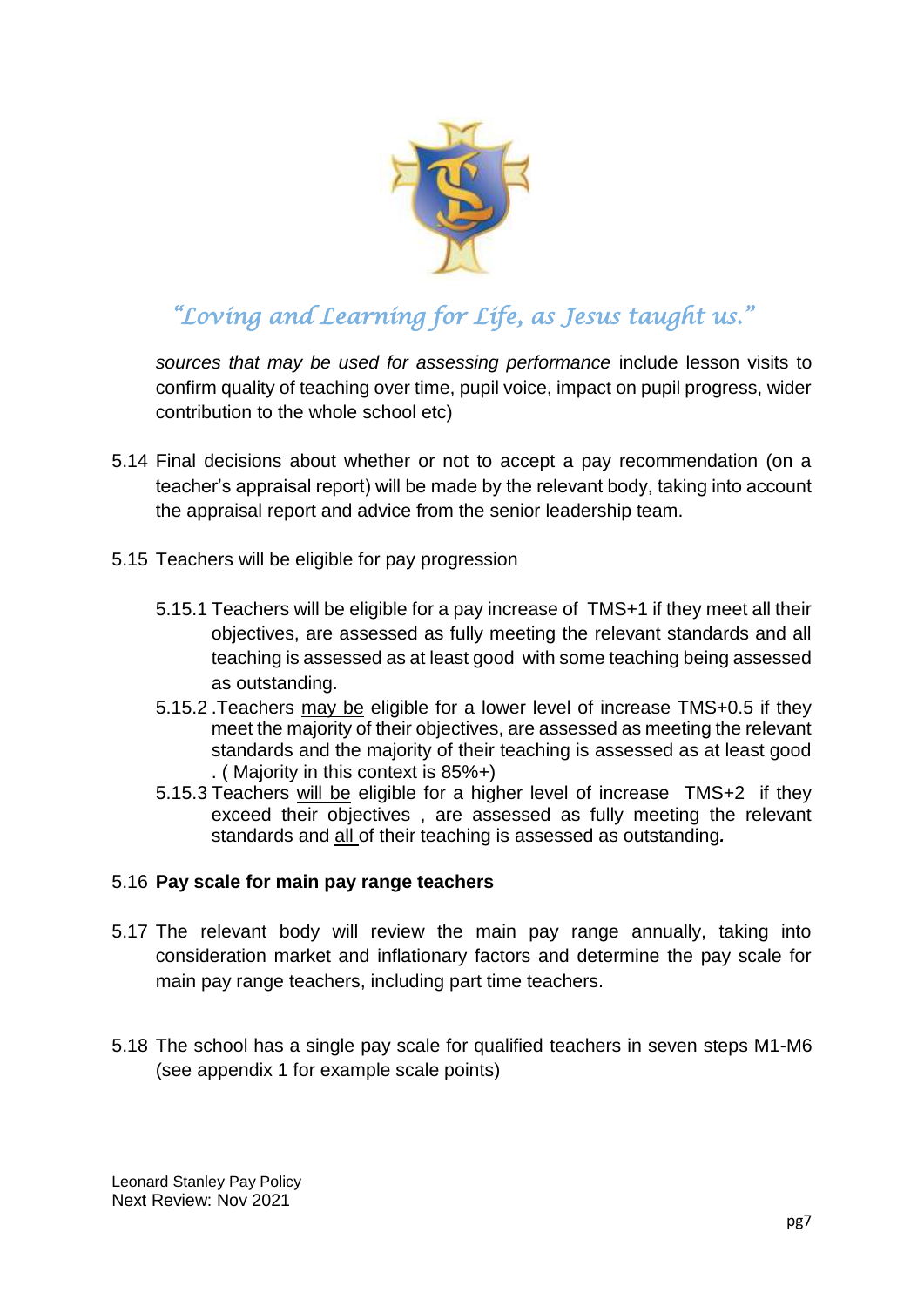

5.19 The school sets a salary of no less than **£25,714** and progression will be at an agreed % or incremental increase determined by the school up to the maximum of the range **£36,961**.

#### 5.20 **Pay scale for upper pay range (UPR)**

- 5.21 The Governing Board will review the upper pay range annually, taking into consideration market and inflationary factors and have determined the pay scale for upper pay range teachers, including part time teachers. Progression to the upper pay range is set out below in 5.3. Pay progression up the pay range will be determined using the same criteria for eligibility for the upper pay range in that the teacher's performance should be highly competent, and make a substantial and sustained contribution to the life of the whole school.
- 5.22 The school will have a single pay range for upper pay range teachers in three steps, based on the STPCD's advisory pay points for 2020/21.
	- **1. £38,690**
	- **2. £40,124**
	- **3. £41,604**

#### 5.23 **Progression to the upper pay range**

5.24 There are two routes to the upper pay range

- 1. Recruitment to an UPR post
- 2. Application to progress to UPR
- 5.25 Appointment to a pay point on the UPR will be subject to the teacher meeting the school's criteria for progression to UPR and the allocation of accountabilities proportionate to a senior teaching role.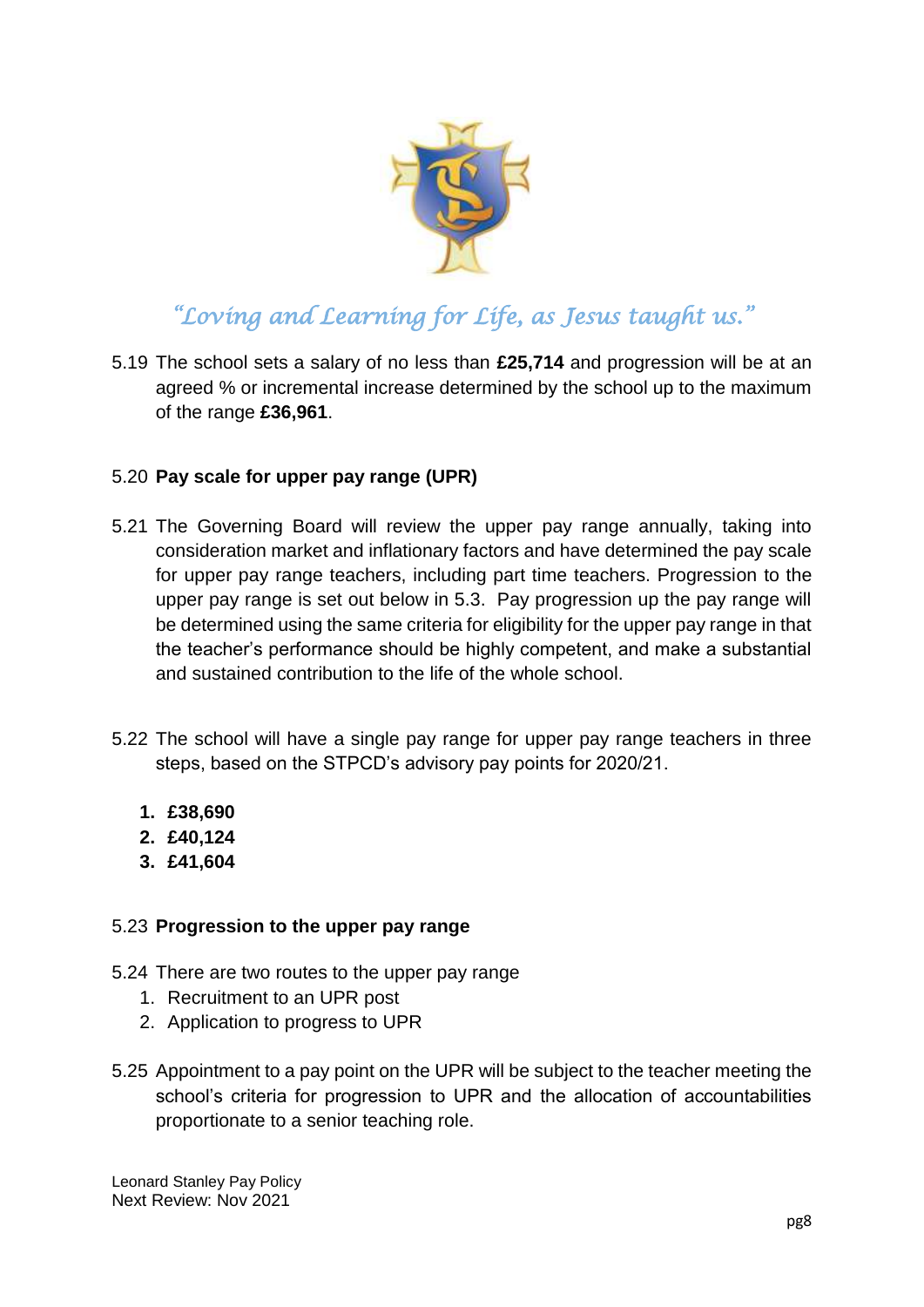

5.26 Teachers will have the right to be considered for progression both to and up the upper pay range, and such progression will not unreasonably be withheld.

#### 5.27 **Application process to progress to the upper pay range**

5.28 The school has determined that applications will be accepted for progression to the upper pay range at the following time (once per year, by Oct  $31<sup>st</sup>$ )

#### 5.29 **Applications and evidence to the upper pay range**

- 5.30 If recruited to an upper pay range post, the salary will be determined at an appropriate point on the range, considering the requirements of the post, qualifications and essential experience.
- 5.31 If applying to progress to the upper pay range, a qualified teacher should already be at main scale 6 and be able to demonstrate two years of successful performance management. The school should enable targets/objectives to be set to make demonstrating the criteria part of the teacher's normal workload.
- 5.32 It is the responsibility of the teacher to decide whether or not to apply and provide the necessary evidence.
- 5.33 If a teacher is simultaneously employed at another school(s), they must submit separate applications if they wish to apply to be employed in an upper pay range role in that school. The school will not be bound by any pay decision made by another school.
- 5.34 Applications will normally include the employee's two most recent appraisal results, including any recommendations on pay. Where such information is not applicable or available (e.g. those new to the school or returning from maternity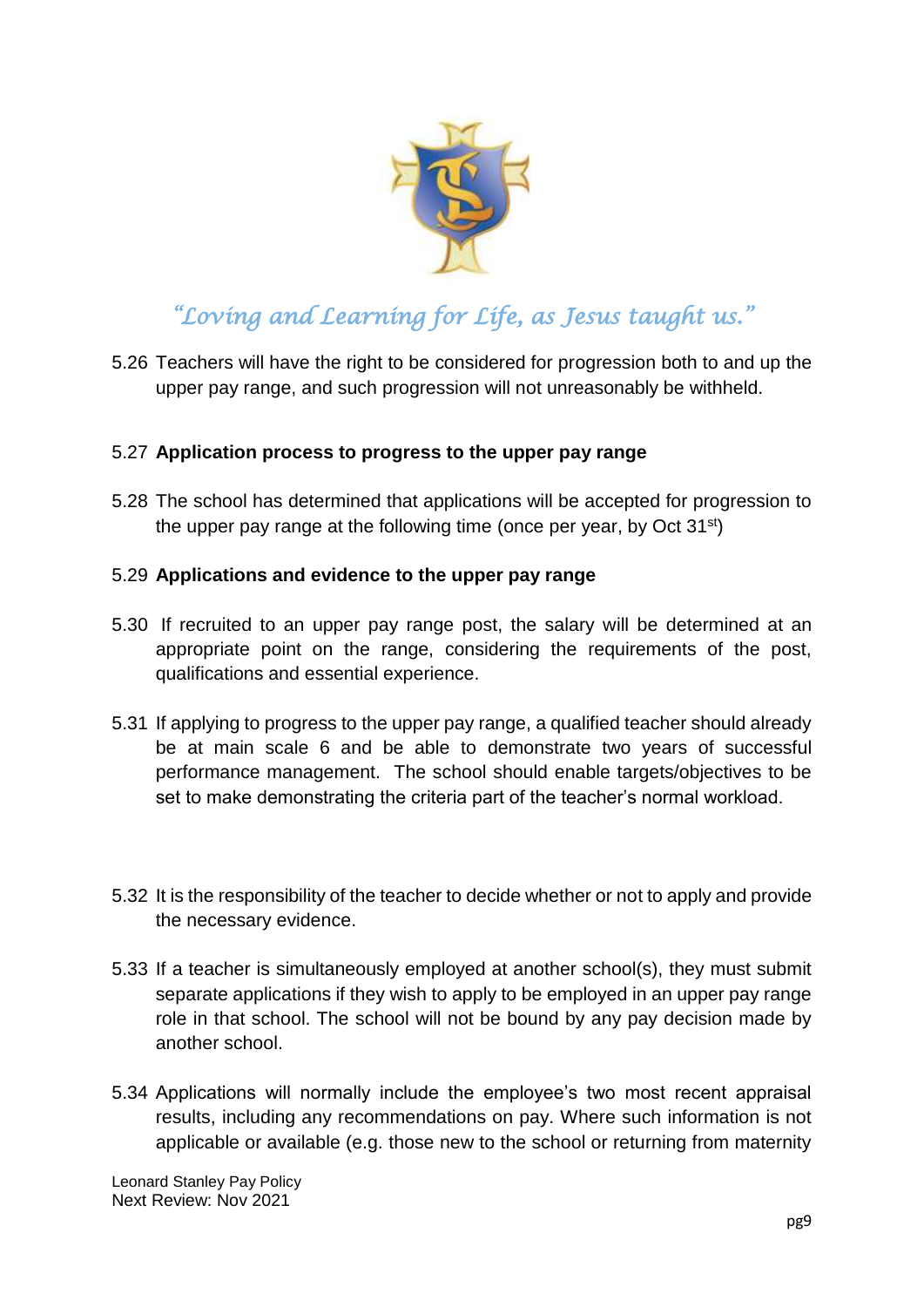

or sickness absence), the applicant must submit a written statement and summary evidence to demonstrate meeting the assessment criteria.

- 5.35 This will be an evidence based process so teachers should ensure they build an evidence base through their normal performance management process to support their application. Teachers who have been absent, through sickness, disability or maternity, may submit further evidence to support their application.
- 5.36 Teachers who have worked in more than one school during the two year period can still make an application and provide performance reviews and evidence from previous schools.

#### 5.37 **The assessment to the upper pay range**

- 5.38 An application from a qualified teacher will be successful where the Governing Board is satisfied that:
	- 5.38.1 the teacher is highly competent in all elements of the relevant standards; and
	- 5.38.2 the teacher's achievements and contribution to the school are substantial and sustained
- 5.39 In the pay policy for this school:
- 5.40 "highly competent" means
	- 5.40.1 the teacher has the ability, aptitude and experience to coach and mentor other teachers, be assessed as having exceptional depth and breadth of knowledge and a demonstrated ability to perform at a good and often better level against all the relevant teaching standards.
- 5.41 "substantial" means
	- 5.41.1 the teacher's achievement and contribution to the school are significant, beyond raising standards of teaching and learning in their own classroom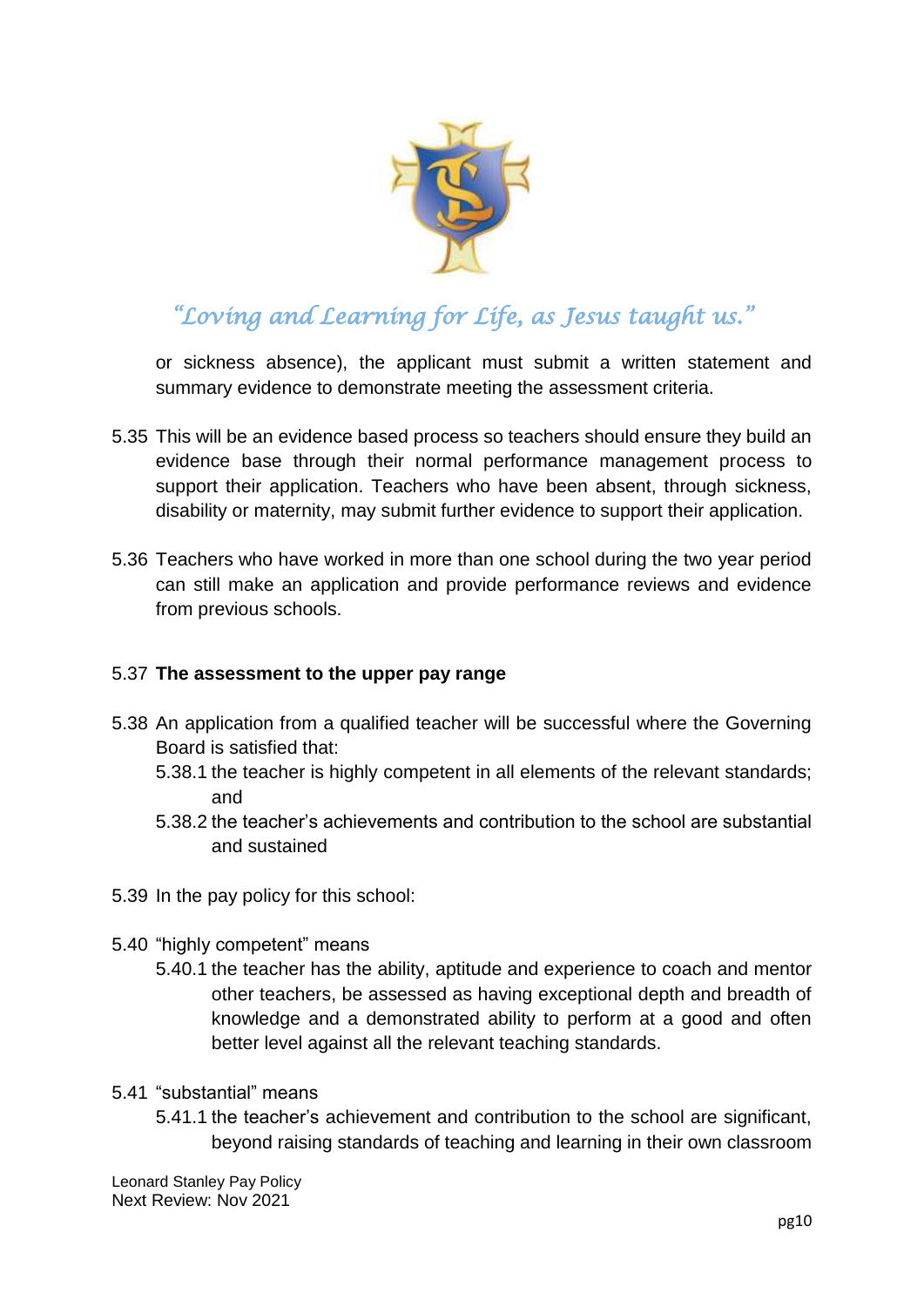

or their own groups of children, but also making significant wider contribution to school improvement, which demonstrably impacts on pupil progression and effectiveness of colleagues.

- 5.42 "sustained" means
	- 5.42.1 typically, the teacher will have had two consecutive successful appraisal reports in this school and will have met or exceeded their objectives during this period (see exceptions in the application/evidence section above).
- 5.43 To apply, applicants should write a formal letter of application to the head teacher, including the following:
	- 5.43.1 how and why the applicant feels they meet the UPR criteria
	- 5.43.2 evidence of successful performance management results over the last two years
	- 5.43.3 evidence of consistently good or better performance in the classroom
	- 5.43.4 examples that demonstrate how they have used their leadership skills to positively impact on teaching and learning across the whole schools
- 5.44 The teacher will receive notification of the name of the assessor for their application within five working days.
- 5.45 The assessor will examine the application and include a recommendation to the Pay Panel.
- 5.46 The application, evidence and recommendation will be passed to the head teacher for moderation purposes (if the head teacher is not the assessor). The teacher may be required to provide reasonable additional information to support their application.
- 5.47 The Pay Panel will make the final decision, advised by the head teacher.
- 5.48 The teacher will receive written notification of the outcome of their application by *Dec 31st .* Where the application is unsuccessful, the written notification will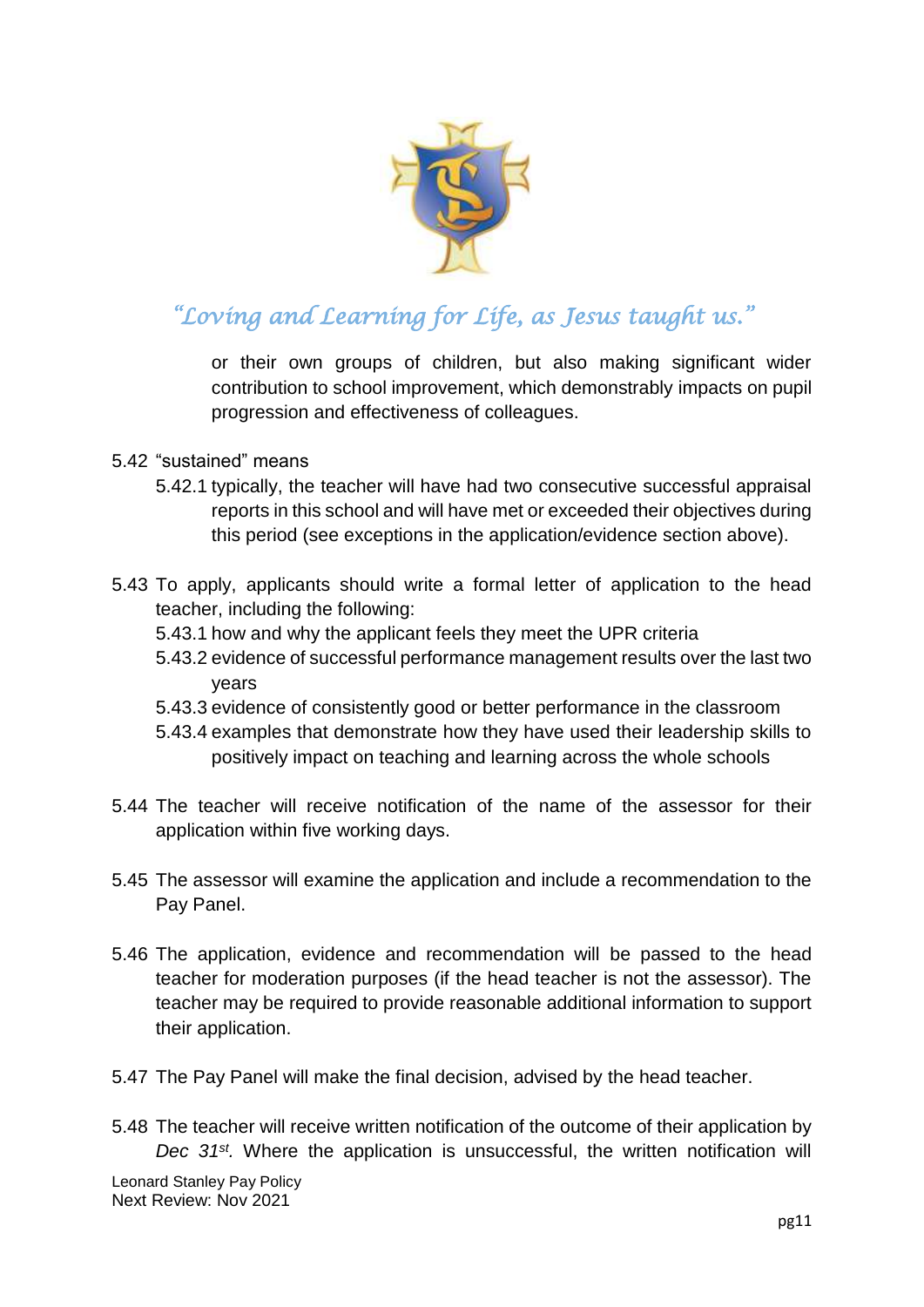

include the opportunity for oral feedback from the assessor, covering areas where it was assessed that the teacher's performance did not satisfy the relevant criteria.

- 5.49 Successful applicants will move to the minimum of UPR on 1 September of the school year in which the application was submitted.
- 5.50 Unsuccessful applicants can make representation and appeal the decision using the appeals process set out in section 17.4 of this policy.

#### <span id="page-11-0"></span>**6.0 Leading Practitioners**

- 6.1 The Governing Board will determine as part of the staffing structure of the school whether to appoint to the Lead Practitioner (LP) range.
- 6.2 Where an LP post is determined, the Governing Board will take account of the STPCD.
- 6.3 Additional duties will be set out in the job description of the LP role and will include:
	- 6.3.1 a leadership role in developing, implementing and evaluating policies and practices in the school that contribute to school improvement
	- 6.3.2 improving teaching within school (and wider school community) which impacts significantly on pupil progress
	- 6.3.3 improving the effectiveness of colleagues, particularly in relation to the quality of teaching and learning, behaviour management, school systems and structures (*for example)*
	- 6.3.4 providing outreach work to other schools if required

#### 6.4 **Pay on appointment**

Leonard Stanley Pay Policy Next Review: Nov 2021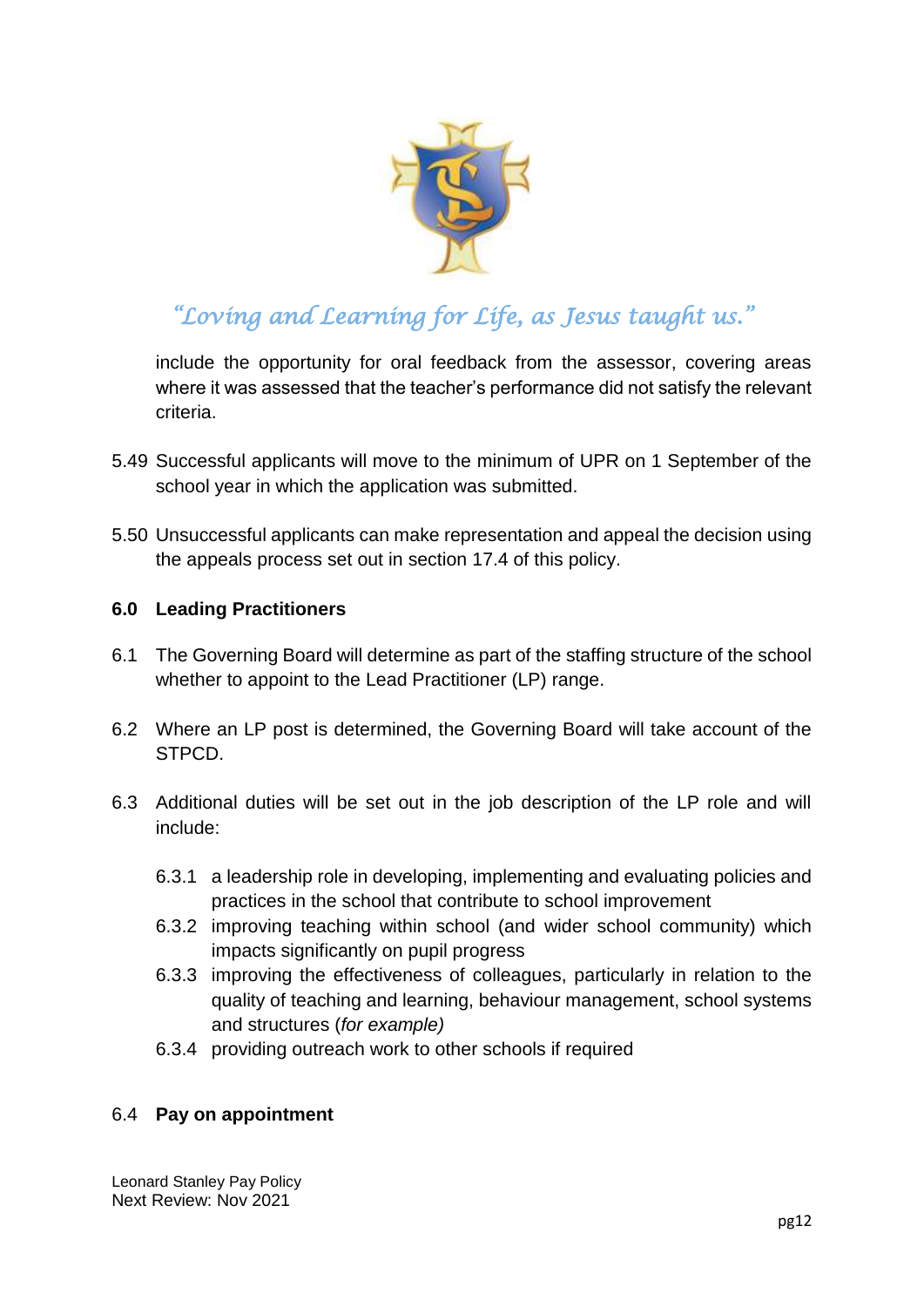

- 6.5 The Pay Panel will determine a pay range for each LP post, taken from the available LP range (minimum **£42,402** to maximum **£64,461**). The pay range will reflect the nature of the duties, the level of accountability and responsibility and where there is more than one LP, a rationale for any distinction in the pay range between the roles.
- 6.6 The relevant body must ensure that there is appropriate scope within each individual pay range to allow for performance related progress over time.

#### <span id="page-12-0"></span>**7.0 Part Time Teachers**

- 7.1 Teachers employed on an ongoing basis at the school but who work less than a full working week are deemed to be part time.
- 7.2 The pay for a part time teacher will be determined in the same way as a full time teacher, but will be paid pro rata in accordance with the formulae in 7.4
- 7.3 The Governing Board will give the teacher a written statement detailing their working time arrangements and the standard mechanism used to determine their pay, subject to the provisions of the statutory pay and working time obligations and by comparison with the school's timetabled teaching week for a full time teacher in an equivalent post.

#### 7.4 **Calculation of part time proportion for classroom teachers** Employees Timetabled Teaching Week (ETTW)

Schools Timetabled Teaching Week

7.5 The timetabled teaching excludes break times, registration and assemblies and any mandatory lunch break required under the Working Time Regulations/STPCD when teachers are not required to be on duty.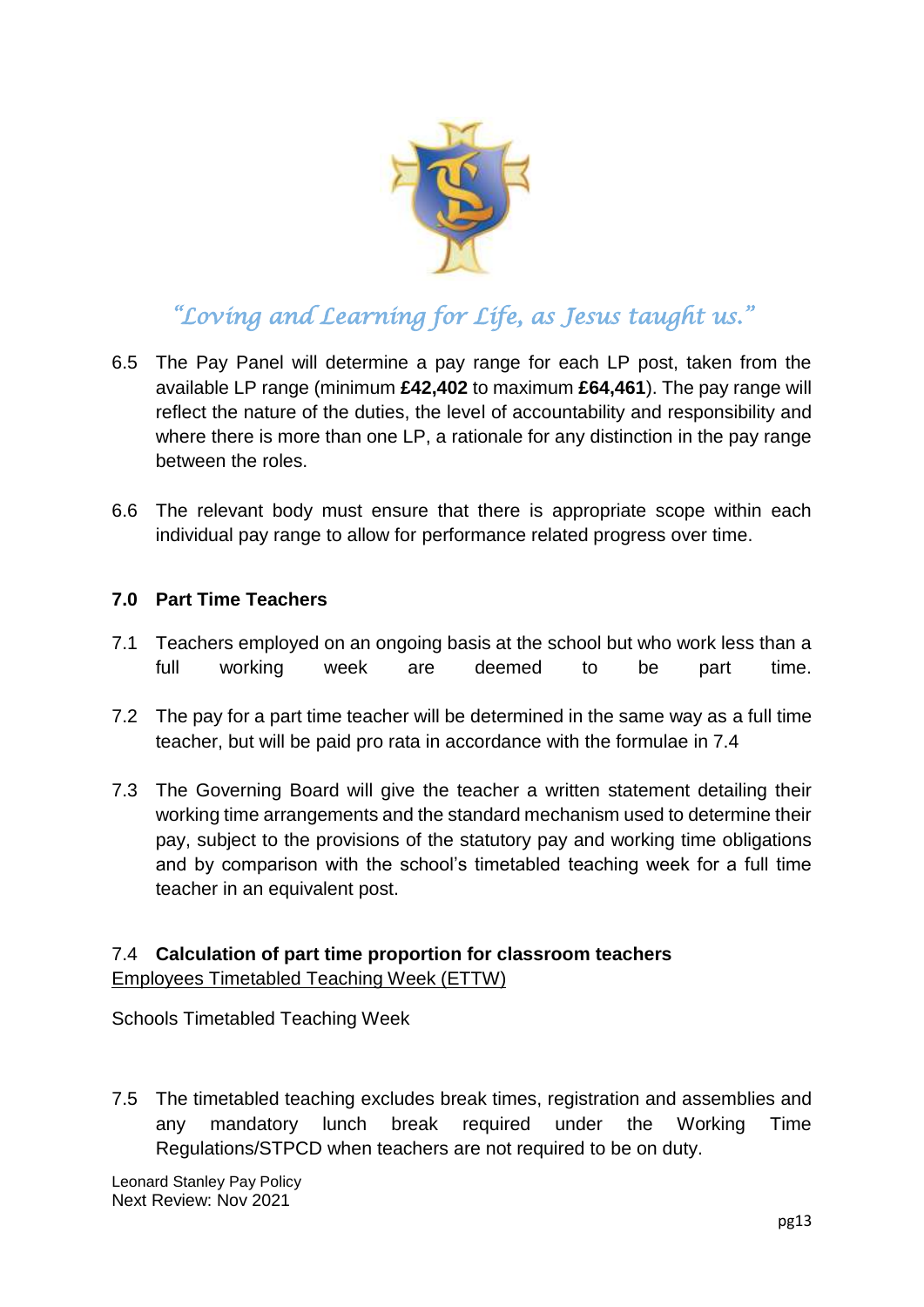

- 7.6 An allowance will be made within the specified timetabled hours for a minimum of 10% planning, preparation and assessment time (PPA).
- 7.7 Part time teachers will work a similar proportion of directed time as their full time colleagues, based on the calculation above. For example, if the FTE of the part time teacher is 0.6, this equated to 60% of directed time, i.e. 60% of 1265 or 759 hours per year.

#### 7.8 **Variation to timetabled/scheduled hours**

- 7.9 A part time teacher should not be required to attend work on any day (or part) of the week that they are not normally required to be available under the contract of employment.
- 7.10 A teacher can be asked to attend work on a day outside their normal timetable and, if they agree to this additional work, they will be compensated either by providing time off in lieu or by making an additional payment.

#### <span id="page-13-0"></span>**8.0 Supply Teachers**

- 8.1 Supply teachers are defined in this policy as teachers who are engaged on a short notice basis, where the school is not obliged to offer work and the teacher is not obliged to accept any work offered. A supply teacher will only be used on those occasions when it is necessary to fill a short term and/or unexpected vacancy where it is impractical to recruit by normal methods or for the time needed to undertake a recruitment and selection process.
- 8.2 Supply teachers will be appointed to a pay point on the appropriate pay band according to the same criteria as those used for other newly appointed main range teachers in the school.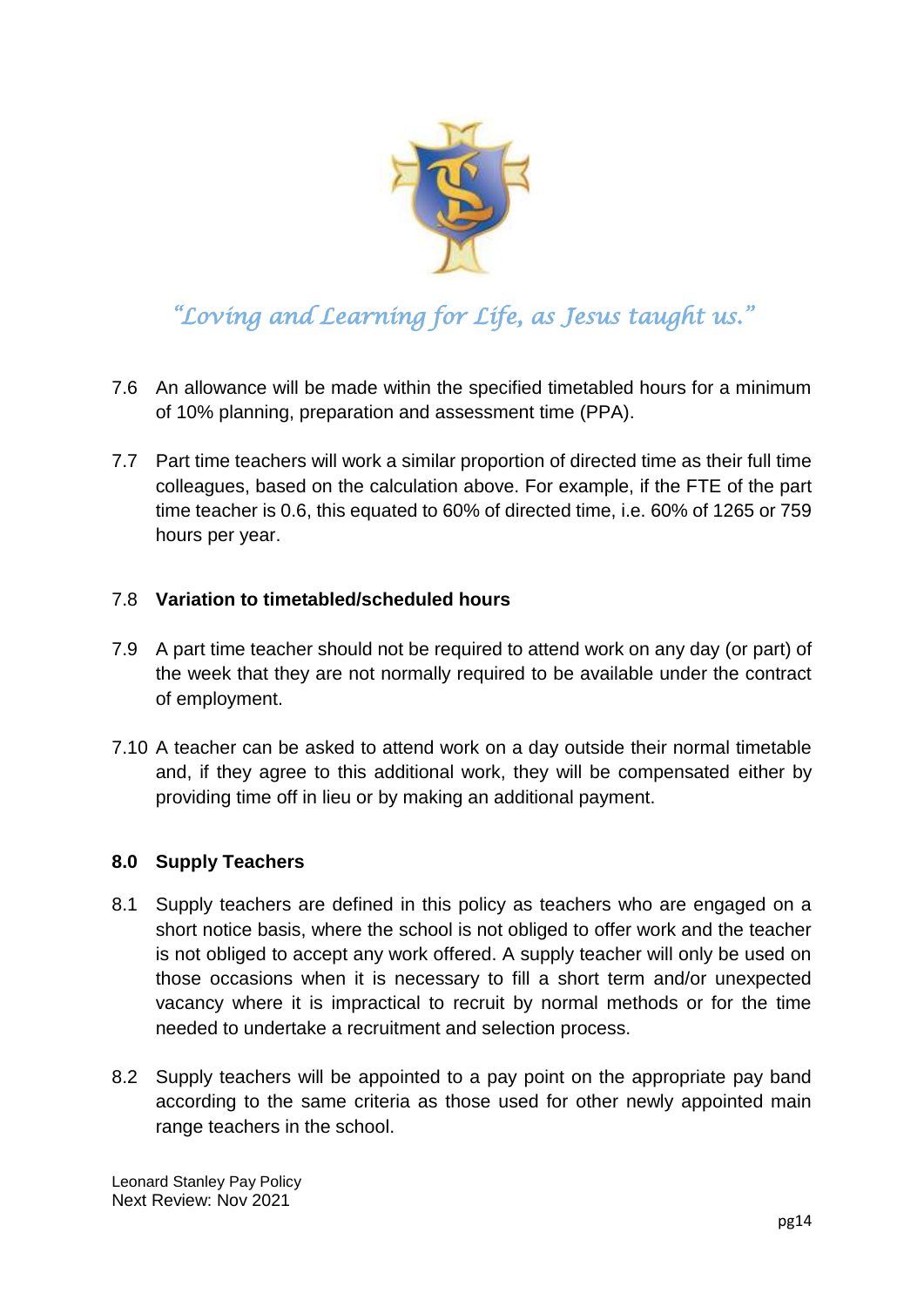

- 8.3 The method of payment will depend on the anticipated duration of the appointment. The school's policy for the payment of teachers employed on this basis is as follows:
- 8.4 **Supply teachers employed where appointment is anticipated to be for six weeks or more:**
	- 8.4.1 teachers will be employed on a temporary or fixed term contract as regular full or part time teachers
	- 8.4.2 contractual length will be linked for the specific reason for the appointment
	- 8.4.3 salary will be paid on a regular monthly basis and employment will be on a basis identical to the conditions that apply to other regular staff, except for notice periods which may be determined at the start of the contract to meet the circumstances
- 8.5 **Supply teachers employed where appointment is anticipated to be for less than six weeks:**
	- 8.5.1 Teachers will be employed on a day to day basis and will be paid by claim. The weekly rate of pay will be calculated using the following formula:

Weekly Hours worked x Annual salary

6.5 195

- 8.5.2 supply teachers will be paid for the hours that they are required to work including preparation, assessment and marking time where these activities are required by the school
- 8.5.3 working requirements will be made clear and the hours to be claimed will be agreed with the supply teacher at the time the offer is made and before the commencement of their work
- 8.5.4 supply teachers who work a full timetabled day should be paid for a full day of 6.5 hours which includes directed time, which must be agreed when the contract is offered

Leonard Stanley Pay Policy Next Review: Nov 2021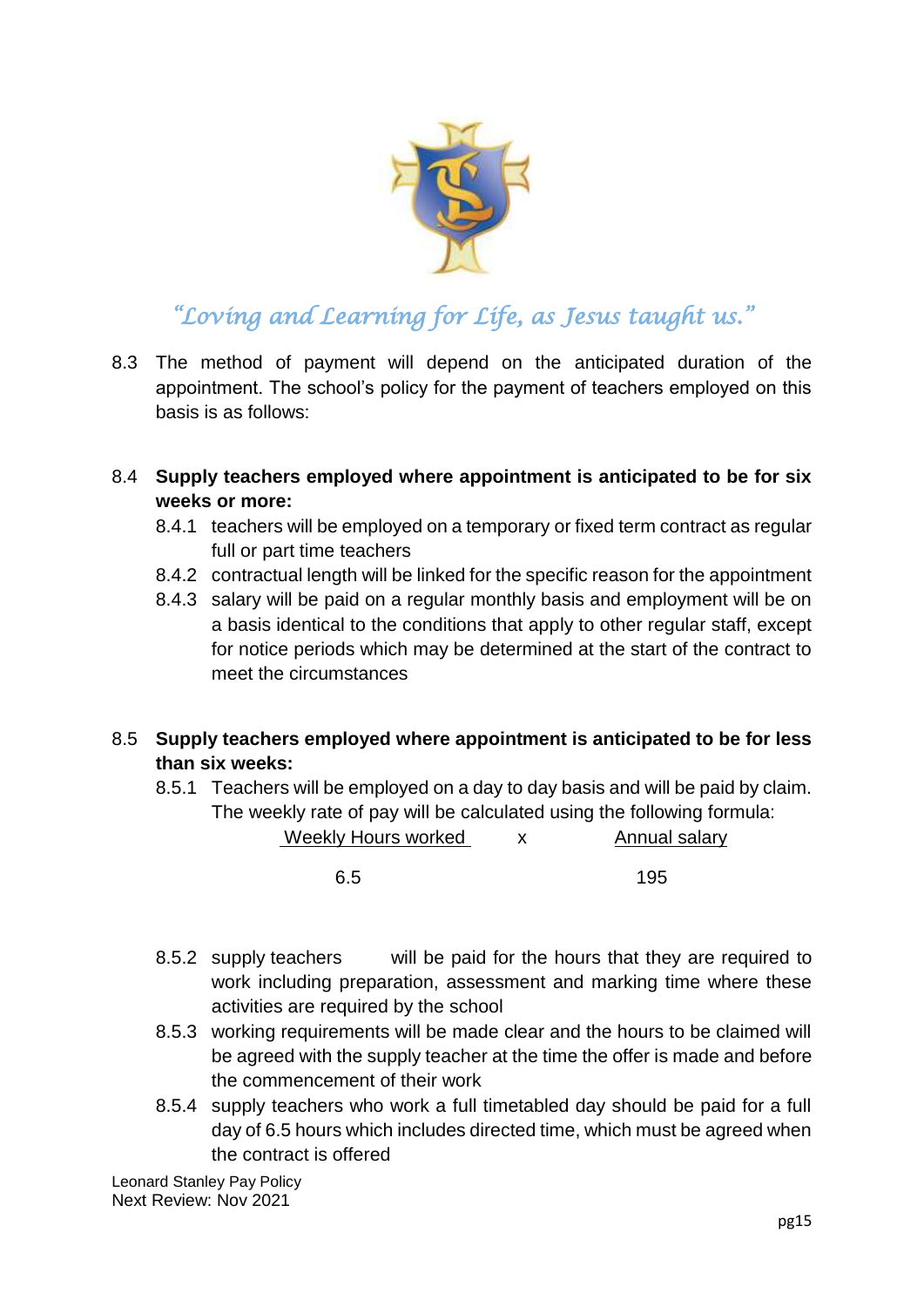

8.5.5 Use of this calculation method enhances pay to include a 'rolled up' holiday entitlement to ensure that they receive a payment for school holiday periods, as proportionate to colleagues employed on a regular basis. This should be made clear to supply teachers. This arrangement may be subject to future change.

### <span id="page-15-0"></span>**9.0 Unqualified Teachers**

- 9.1 The use of unqualified teachers is limited to very specific circumstances and only on a time limited basis. The Governing Board will only consider use of unqualified staff in the most exceptional circumstances. For example:
	- 9.1.1 when attempts to secure suitable qualified teachers have failed
	- 9.1.2 when the unqualified teacher possesses proven specialist skills, qualifications and experience to enable the head teacher to guarantee a quality of performance equivalent to that of a qualified teacher
	- 9.1.3 during a period whereby the unqualified teacher is gaining a recognised teaching qualification or qualified teachers status including Graduate Teaching Programme and overseas teachers. When a teacher receives notification of Qualified Teacher's Status, the school will review the teacher's salary in line with the STPCD.
	- 9.1.4 on a temporary basis whilst further attempts are made to recruit a qualified replacement

#### 9.2 **Pay on appointment**

- 9.3 The Pay Panel will pay any unqualified teacher in the pay range **£18,169 – £28,735** (in line with the STPCD).
- 9.4 The Pay Panel will determine where a newly appointed unqualified teacher will enter the scale, having regard to any qualifications or experience they may have, which they consider to be of value. The Pay Panel will consider whether it wishes to pay an additional allowance, in accordance with paragraph 22 of the STPCD.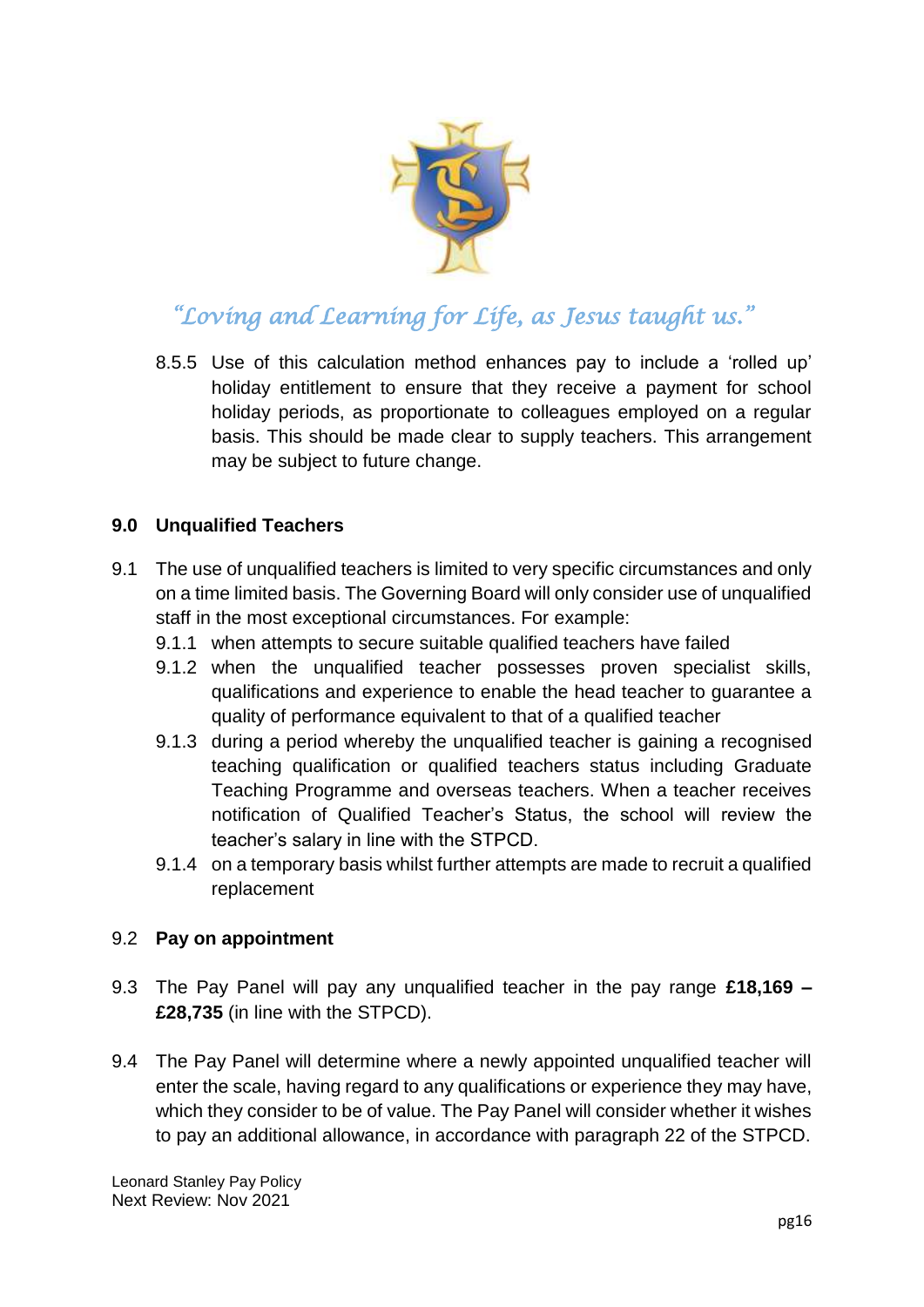

9.5 If during their period of employment at the school, an unqualified teacher becomes qualified, the pay will be determined on the main pay range from the date of qualification.

#### 9.6 **Pay progression for unqualified teachers**

- 9.7 Individuals will need to show that they have met their objectives to progress on the unqualified teacher range. Progression will be clearly attributable to the performance of the teacher.
- 9.8 Judgements will be properly rooted in evidence. As unqualified teachers move up the pay scale, evidence should show:
	- 9.8.1 an improvement in teaching skills
	- 9.8.2 an increasing positive impact on pupil progress
	- 9.8.3 an increasing impact on wider outcomes for pupils
	- 9.8.4 improvements in specific elements of practice identified to the teacher
	- 9.8.5 an increasing contribution to the work of the school
	- 9.8.6 an increasing impact on the effectiveness of staff and colleagues
- 9.9 Information on sources of evidence is contained within the school's appraisal policy.
- 9.10 The Pay Panel will be advised by the head teacher in making decisions relating to pay progression and should be able to objectively justify its decisions.

#### <span id="page-16-0"></span>**10.0 The Leadership Group**

10.1 The relevant body will establish a grading structure for the leadership group following appropriate consultation with staff and their representatives.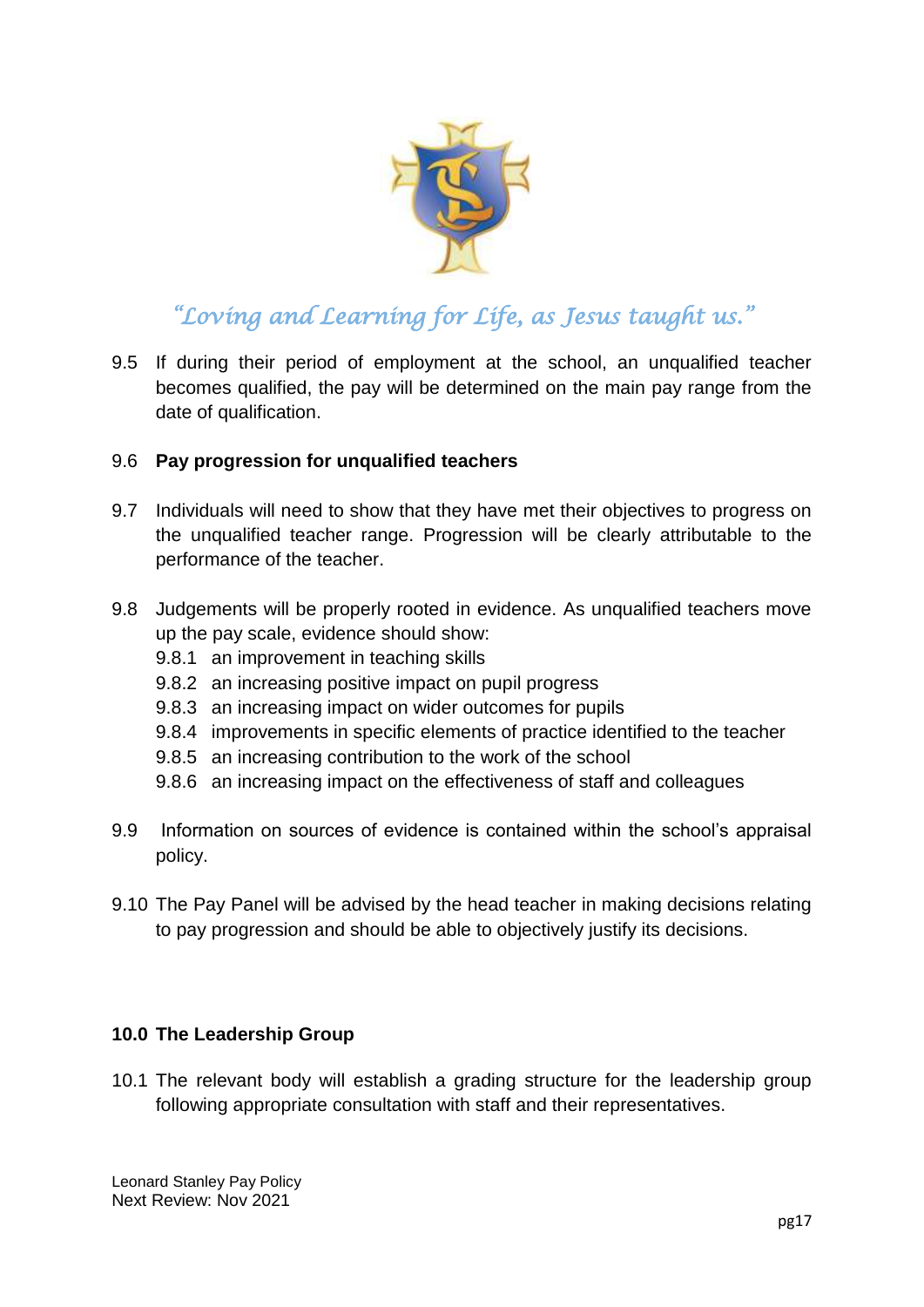

#### 10.2 **Head teacher**

- 10.3 The Governing Board will define and set out the responsibilities and accountabilities of the post as well as the skills and competencies required.
- 10.4 The Governing Board will calculate the total unit score for the school (in accordance with paragraph 5-8 of the STPCD) which assigns the school to a head teacher group and determines a broad pay range.
- 10.5 Taking into account the role in the particular context of the school, including recruitment and retention considerations or permanent responsibilities, the Governing Board will determine a head teacher pay range within the STPCD broad pay range. This decision and the reasons behind it will be recorded.
- 10.6 In some circumstances (e.g. difficulties in recruitment, need to incentivise responsibility for a very large school or to lead multiple large schools), the Governing Board may decide to extend the pay range up to 25% above the maximum of the range. Please note that discretionary allowances and payments are included in this 25% extension limit.
- 10.7 The Governing Board has the discretion to award limited payments to the head teacher for temporary or irregular responsibilities or other specific reasons where it is not appropriate to incorporate into permanent pay, such as relocation costs. Such payments should be clearly time-limited, recorded, and cease when the responsibility ceases or circumstances change. In any one year, the total value of salary and temporary payments made to a head teacher must not exceed 25% above the maximum of the head teacher group for their school.
- 10.8 The school will set the starting salary according to candidate specific factors such as the extent to which they need the specific requirements for the post, taking into account future scope for performance related progression.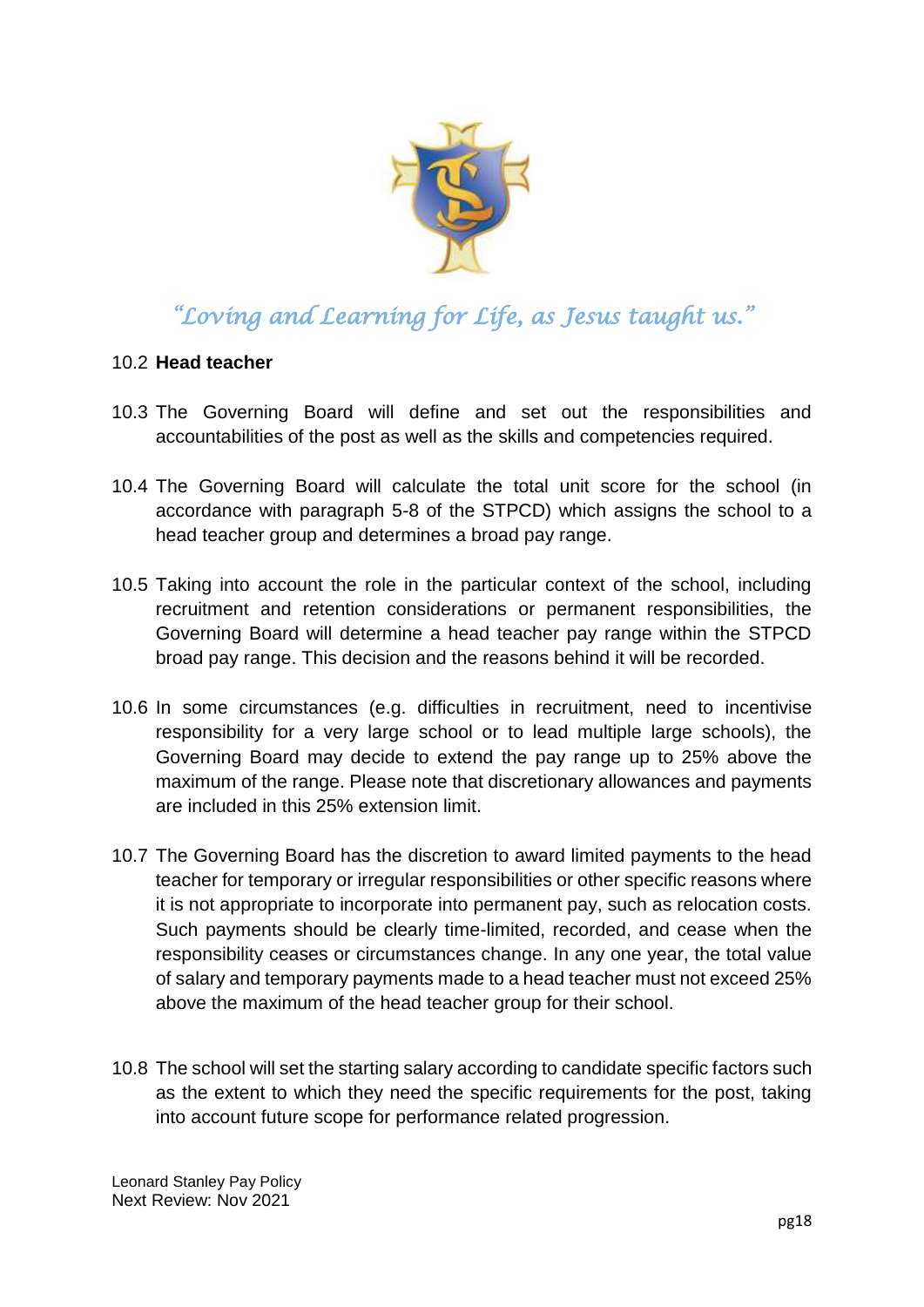

10.9 The head teacher's pay range will be reviewed when there is a vacancy in the leadership team or a significant change in the school's circumstances.

#### 10.10 **Deputy head teacher(s) and assistant head teacher(s)**

- 10.11 The relevant body will set a pay range for the deputy and assistant head teachers, with the maximum point sitting below the minimum of the head teacher's pay range.
- 10.12 The relevant body will ensure that the pay range selected adequately reflects the level of duties and responsibilities required of the posts.
- 10.13 The relevant body will review the deputy and assistant head teacher's salary range when a new appointment to the post is made, and periodically to reflect changes in the school's situation. The maximum of the assistant Headteacher's range will be at least one point below the maximum point of the Deputy Headteacher range.
- 10.14 In the event that the deputy head teacher is required to replace the head teacher during an absence for a period of four weeks or more, the relevant body will pay an allowance to recognise the additional responsibility. The allowance will be calculated as the difference between the deputy head teacher's salary and the minimum of the head teacher's salary range, and will be paid from the beginning of the acting appointment.
- 10.15 In the event that an assistant head teacher or classroom teacher agrees to act up in part or the whole post within the leadership group, total salary will be paid at or over the minimum of the salary range for the full post involved or an amount equivalent to two points on the leadership scale, whichever is more appropriate. The allowance will be paid from the beginning of the acting up period.
- 10.16 It is accepted that assistant head teachers cannot be required to become acting head teacher under these circumstances, but may agree to do so.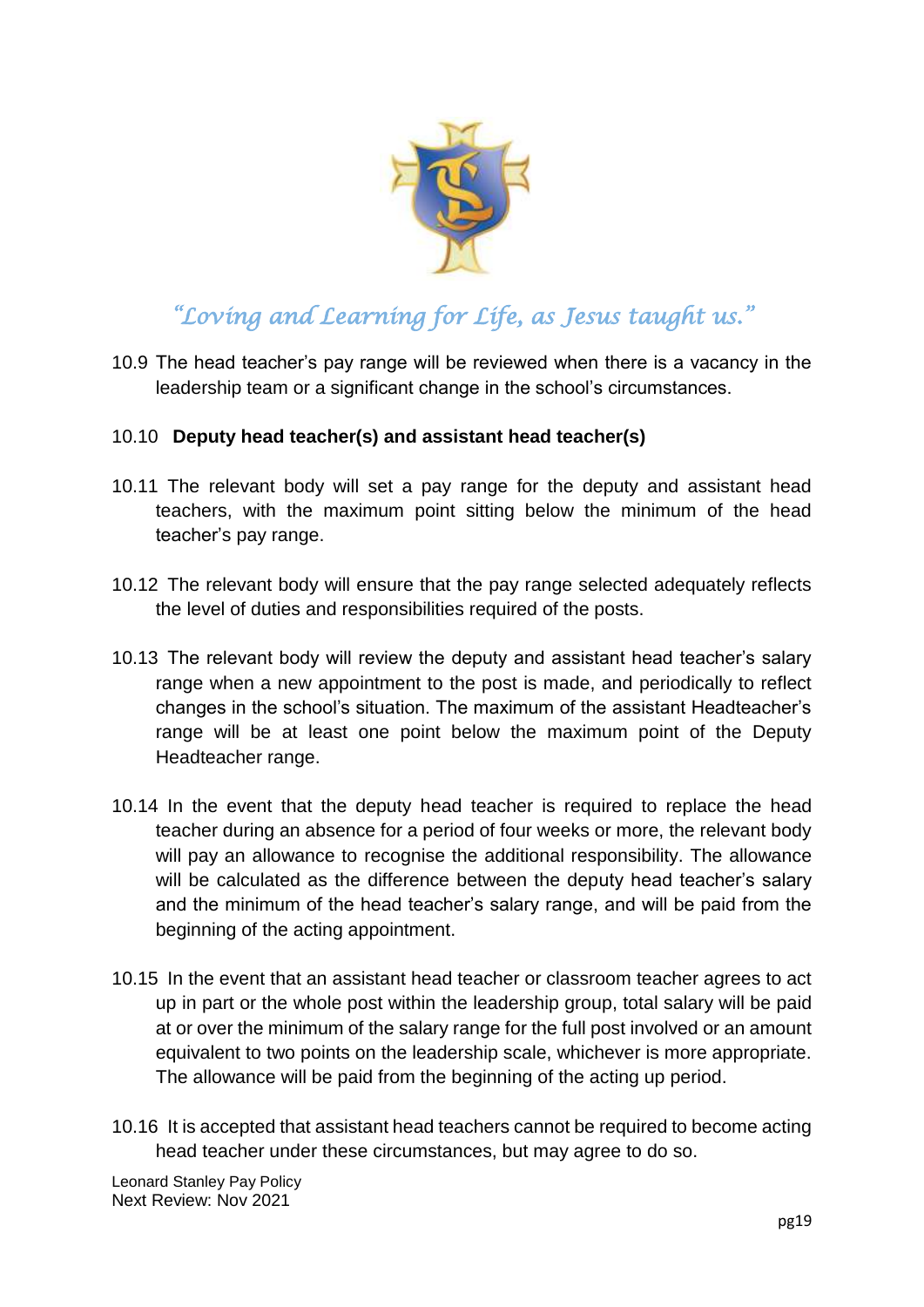

- 10.17 The school will review the deputy and assistant head teacher's pay range when there is a vacancy in the leadership team, or a significant change in the school's circumstances.
- 10.18 The school will set the starting salary according to candidate specific factors such as the extent to which they need the specific requirements for the post, taking into account future scope for performance related progression.

### <span id="page-19-0"></span>**11.0 Additional Payments to Teachers and Head Teachers**

- 11.1 The Governing Board only has the discretion to make payments to teachers (except head teachers) for
	- 11.1.1 continuing professional development undertaken outside the school day
	- 11.1.2 initial teacher training activities
	- 11.1.3 out of school learning activities agreed between the head teacher and teacher
	- 11.1.4 additional responsibilities and activities due to, or in respect of, the provision of services relating to the raising of educational standards
- 11.2 The Governing Board has resolved to make such payments only in the most exceptional circumstances. The relevant body may make such payments as they see fit in line with the STPCD.
- 11.3 For schools operating within the terms of the STPCD honoraria are not accommodated other than 'acting up' arrangements previously described in this document.

#### 11.4 **Discretionary allowances and payments**

Leonard Stanley Pay Policy Next Review: Nov 2021 11.5 The STPCD makes provision for Governing Boards to award additional allowances to teachers under specific circumstances where there are clear operational reasons to justify the additional payment only. This reason will be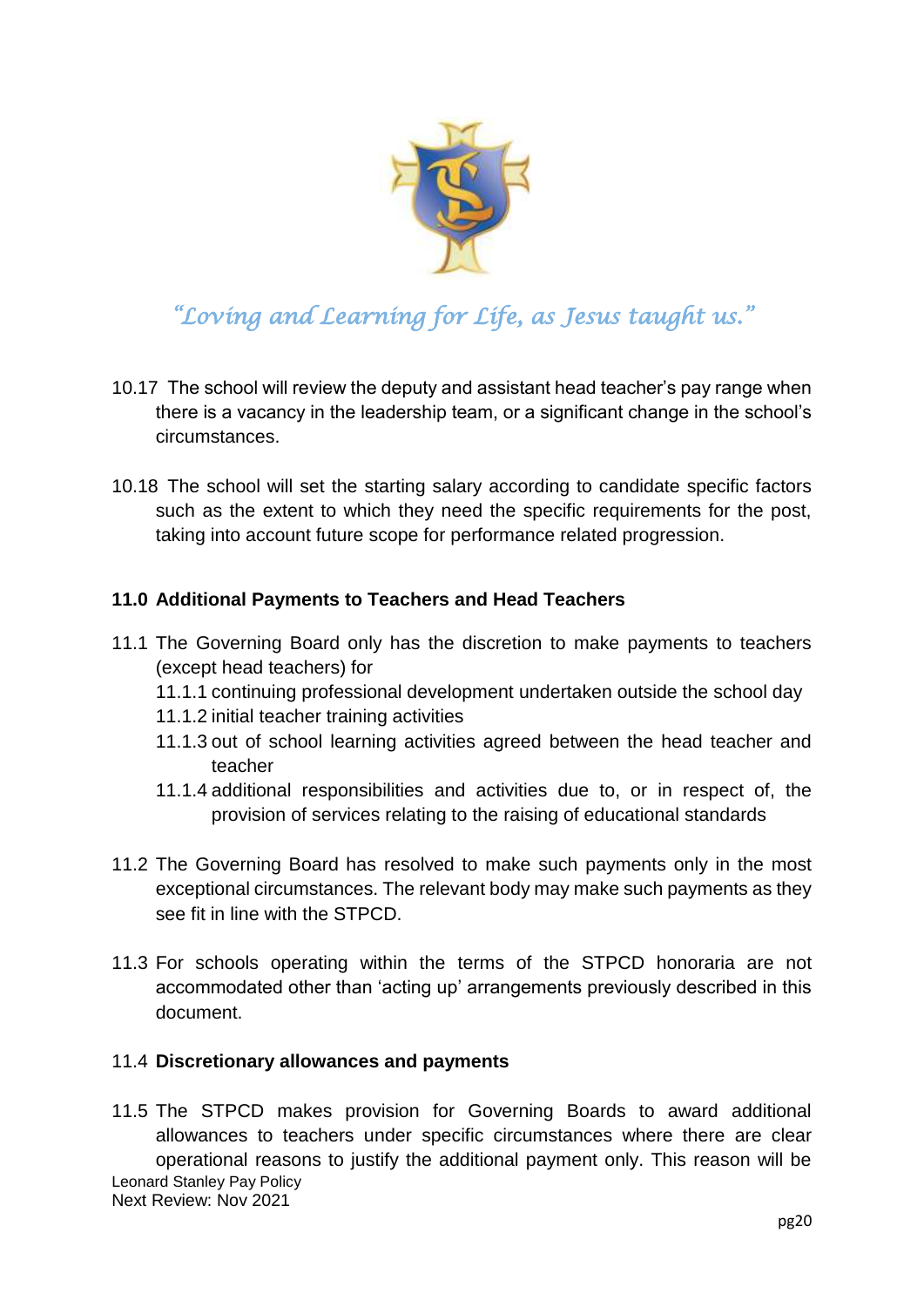

clearly identified in each case and will be reflected in job descriptions and/or appointment letters. For part time staff the allowance or payment will be pro-rata.

- 11.6 The Governing Board will conduct an annual formal review of all such awards.
- 11.7 In relation to the head teacher, any additional payment under this section will form part of the 25% limit on the use of all discretions unless the Governing Board identify the exceptional circumstances discretion. The head teacher pay range should take into account difficulties in recruitment or retention so no additional allowance can be paid to the head teacher for these reasons.

### 11.8 **Teaching and learning responsibility payments (TLR)**

- 11.9 The relevant body may award a TLR to a classroom teacher.
- 11.10 TLR 1 or 2 will be for clearly defined and sustained additional responsibility in the context of the schools staffing structure for the purpose of ensuring the continued delivery of high quality teaching and learning. 11.10.1 The annual value of a TLR 1 must be between **£8,291** and **£14,030** 11.10.2 The annual value of a TLR 2 must be between **£2,873** and **£7,017**
- 11.11 The job descriptions will clarify the responsibilities for which a TLR is awarded, taking into account the criterion and factors set out in paragraph 20.1 and 20.4 in the STPCD.
- 11.12 Only one TLR1 or 2 may be held at any time; however a teacher in receipt of either a TLR1 or 2 may also hold a concurrent TLR3. Where duties of the post holder substantially change, the value of the TLR should be reviewed.
- 11.13 The relevant body may award a TLR3 of between **£571** and **£2,833** for clearly time-limited school improvement projects, or one-off externally driven responsibilities as set out in the STPCD (this would not normally be for a period of more than one year).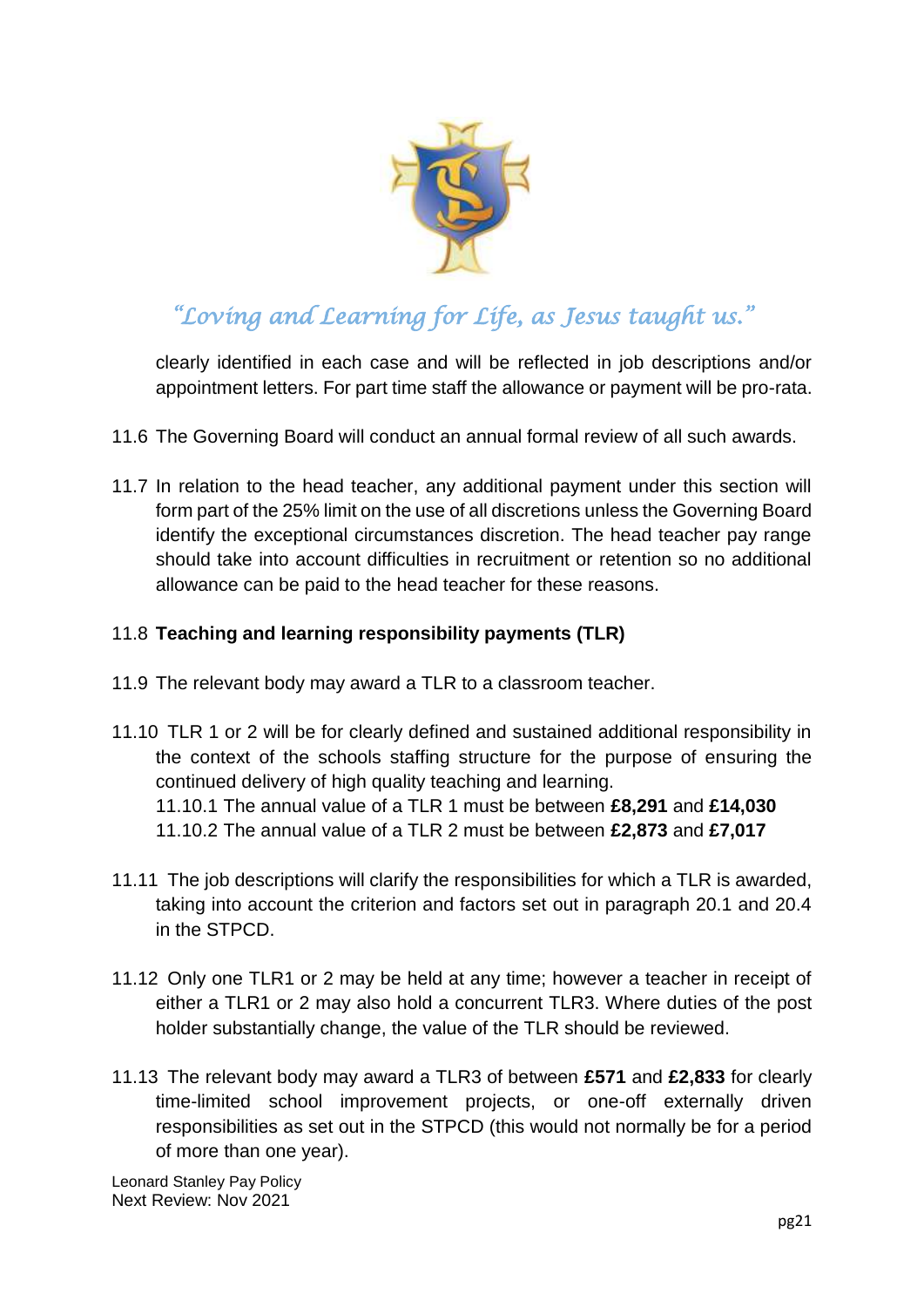

- 11.14 The Governing Board will set out in writing to the teacher the duration of the TLR3, and the amount of the award which will be paid in monthly instalments. At the end of the fixed term period, the employee returns to their substantive role and no safeguarding will apply in relation to an award of a TLR3.
- 11.15 The school will have five available TLR3 payments, valued at in steps of £500 between **£555** and **£2,757**. These may be awarded, at the school's discretion, according to the criteria laid down at paragraphs 20.3 and 20.4 in the STPCD, proportionate to the challenge and complexity of the additional tasks or projects allocated to the teacher.
- 11.16 Temporary awards of TLR payments will only be made during the absence of permanent TLR post holders or where there is a vacancy. The reason for the temporary award will be made clear in writing together with the date/event that will bring the additional duties and associated allowance to an end.

### <span id="page-21-0"></span>**12.0 Special Education Needs (SEN) Allowances**

- 12.1 The Pay Policy will award an SEN allowance at a spot value between **£2,270** and **£4,479** to any teacher who meets the criteria as set out in the STPCD.
- 12.2 When deciding on the amount of the allowance to be paid, the Governing Board will take into account the structure of the school's SEN provision and the following provisions:
	- 12.2.1 any mandatory qualifications required for the post
	- 12.2.2 qualifications or expertise of the post holder
	- 12.2.3 relative demands of the post
- 12.3 The Governing Board will establish differential values in relation to SEN roles in order to reflect significant differences in the nature and challenge of the work so that the different pay levels can be objectively justified. The relevant body will take account of the section 3 guidance in the STPCD.

Leonard Stanley Pay Policy Next Review: Nov 2021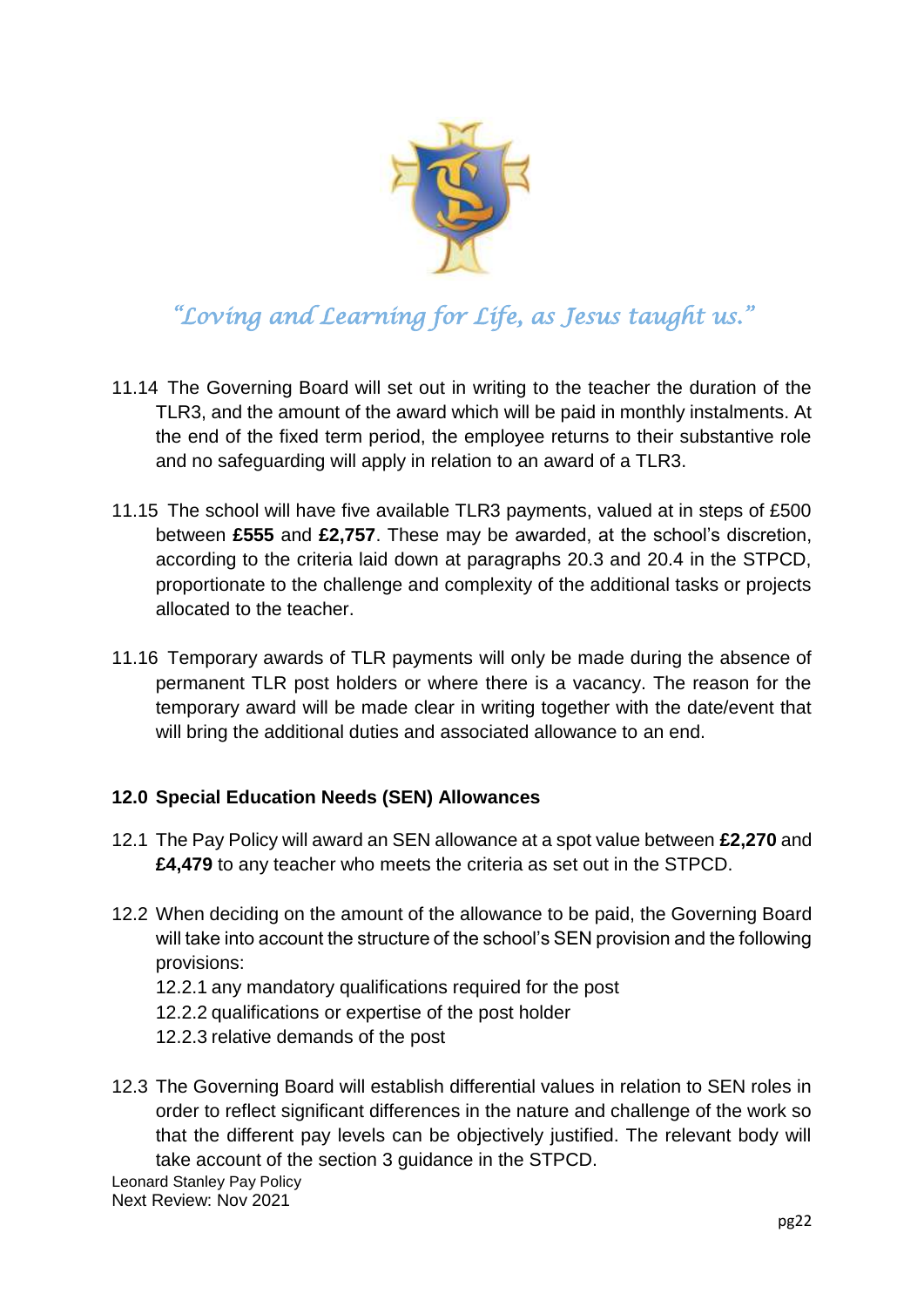

### <span id="page-22-0"></span>**13.0 Recruitment and Retention**

- 13.1 Payment of recruitment or a retention incentive will be determined on the basis of local market conditions. The Governing Board have the discretion to award an allowance or other benefit to attract a suitable candidate to a post or to retain a teacher in a post.
- 13.2 The amount and nature of this allowance or benefit is not specified in the document but the relevant body will make clear at the outset, in writing, the expected duration of any such incentive or benefits and the review date after which they may be withdrawn.

### **14.0 SCHOOL SUPPORT STAFF**

#### 14.1 **Determination of grades (job evaluation process)**

- 14.2 The governors will establish a grading structure for support staff within the school following consultation with staff and their representatives. Community and voluntary controlled schools are required to use the Local Authority's grading structure and conditions of service (Green Book). However, in practice, most if not all foundation and voluntary aided schools employ their support staff under Green Book conditions of service and also use the council's grading structure. This is the case at Leonard Stanley C of E Primary (VA).
- 14.3 The Governing Board recognises its legal obligations in relation to equal pay and equal treatment and has resolved to adopt the County Council's job evaluation scheme in full to meet these obligations in relation to support staff.
- 14.4 The Pay Panel will be responsible for ensuring that support staff grading is reviewed when:
	- 14.4.1 new posts are created

Leonard Stanley Pay Policy Next Review: Nov 2021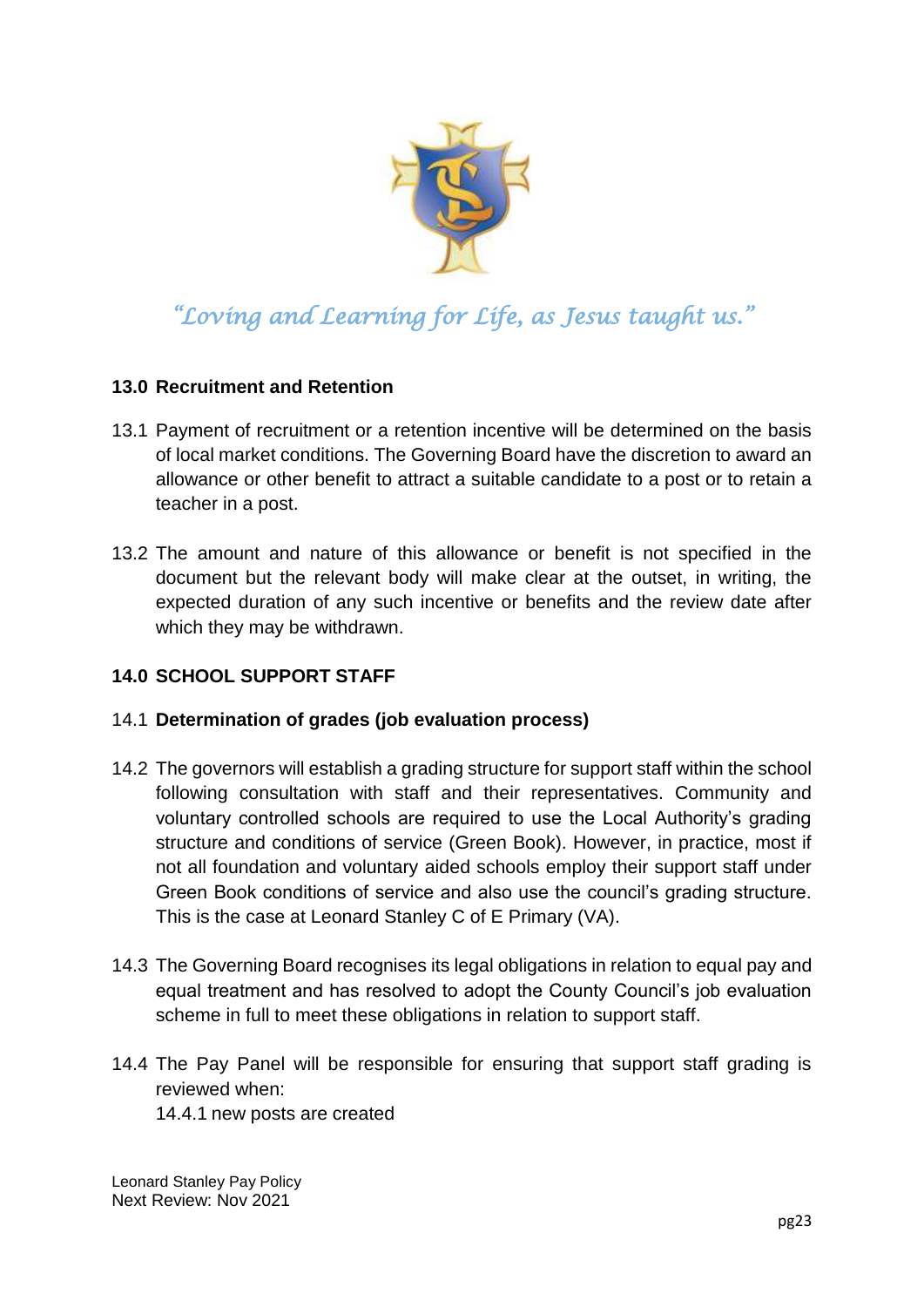

- 14.4.2 an existing post has changed to the extent that an evaluation is felt to be necessary
- 14.4.3 a member of staff requests a review of the grade of their post.
- 14.5 It is suggested that the advice received in relation to the grading of posts under these circumstances will be based on a detailed job evaluation using the scheme applied throughout the County Council and agreed with the recognised trade unions.

#### 14.6 **Determination of starting salary on initial appointment to the school**

14.7 Support staff new to the school will normally be placed on the minimum point of the scale to which they have been appointed. However, the governors have discretion to, on the recommendation of the head teacher, give credit for skills and experience which is regarded as relevant and of particular value to the school.

#### 14.8 **Annual salary progression**

- 14.9 Annual progression within a salary scale is intended to be recognition that staff members have met the requirements of their job and made a full contribution to the work of the school.
- 14.10 Incremental progression within the salary scale is automatic for support staff on 1 April each year, based on service throughout the previous calendar year unless the school has determined there is unsatisfactory performance.
- 14.11 The Governing Board will make arrangements to ensure that a review of performance is undertaken during the Autumn Term (Term two) each year as part of this process.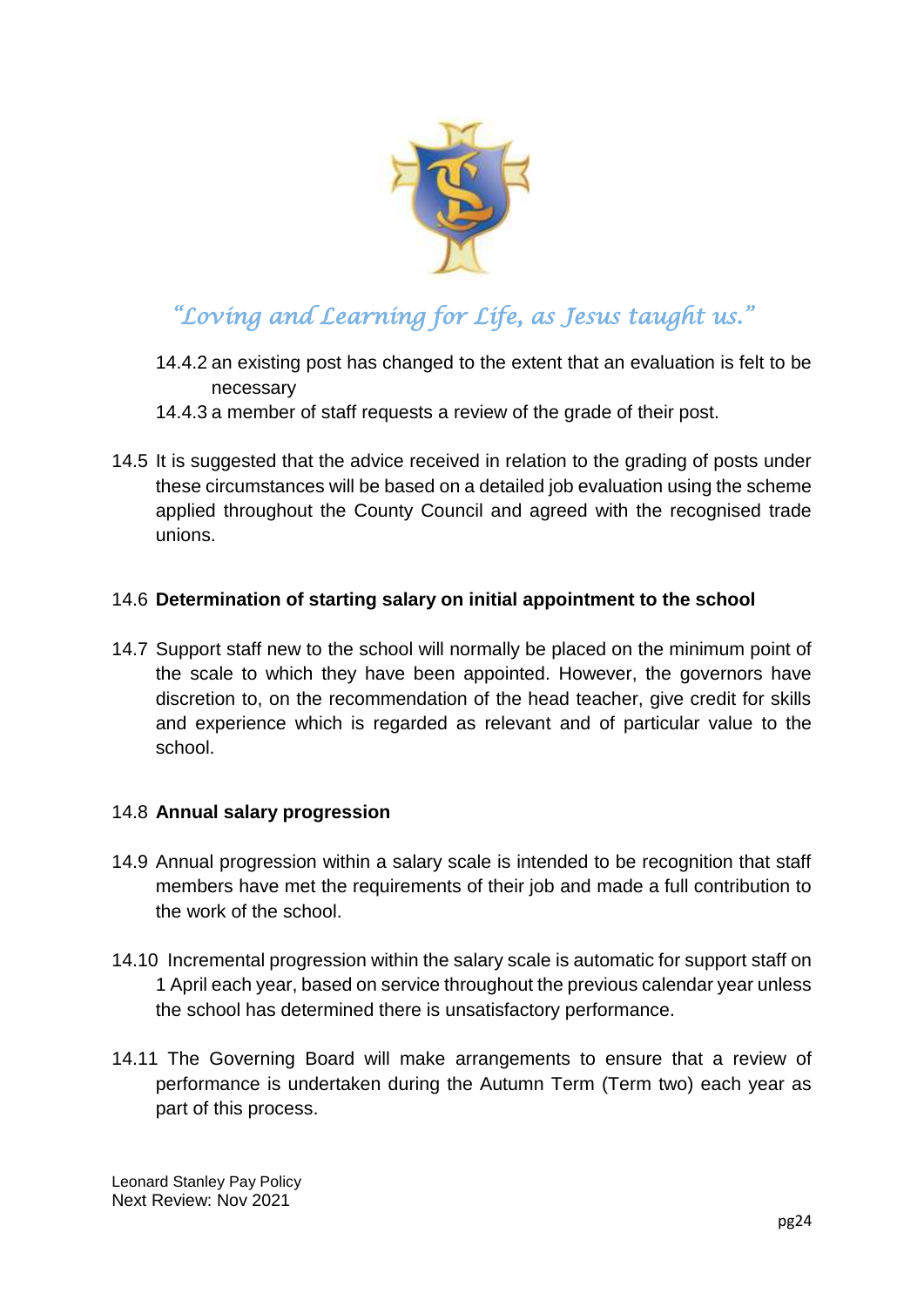

- 14.12 The Governing Board has the power to withhold or delay the award of an annual salary point in cases where service during the course of the previous calendar year has been rated as unsatisfactory. The power will only be used as part of an ongoing formal performance procedure where a member of staff has been given a formal warning under the appropriate procedure. The Governing Board will require evidence to be available to demonstrate a proper process has been followed.
- 14.13 There are separate arrangements for staff in their first year of service when the payment of a first increment must be delayed until six months' service has been accumulated.

#### 14.14 **Review of job description and hours of work**

14.15 The Pay Panel will request that the head teacher periodically reviews the job description and hours of work for support staff. The head teacher will be expected to make recommendations for changes where it is felt that hours of work have become inappropriate for the needs of the school and/or for the re-evaluation of the post's grade where the job description has changed.

#### 14.16 **Support staff working in a part time capacity**

- 14.17 Part time staff have identical entitlements in relation to pay as their full time colleagues, except that salary is paid on a pro rata basis to reflect the proportion of time worked.
- 14.18 Salary entitlement for staff working all year round on a part time basis is as follows:

Contracted hours of work  $\begin{array}{ccc} x & A$ nnual salary = Pro rata salary

37

Leonard Stanley Pay Policy Next Review: Nov 2021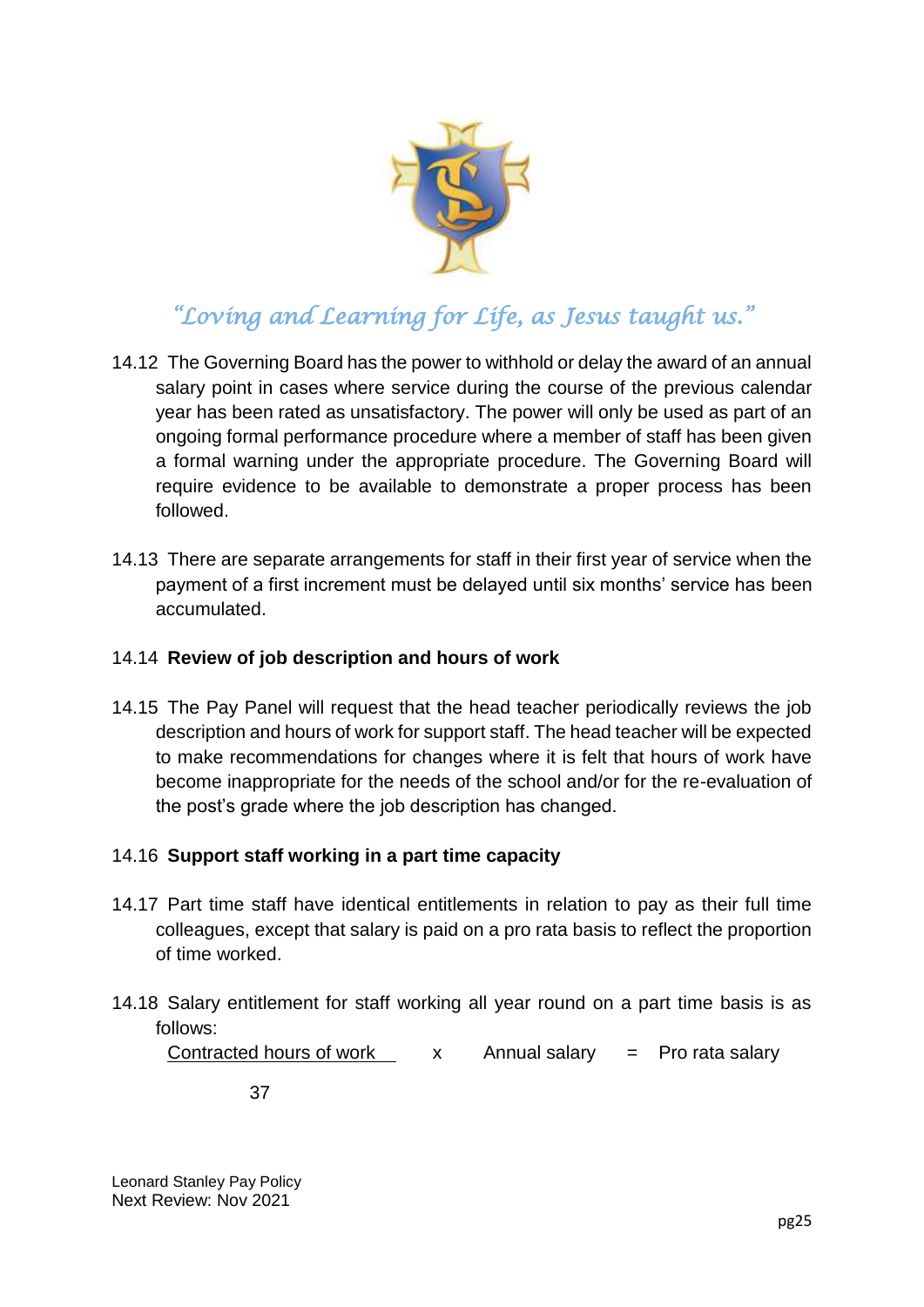

- 14.19 The resultant salary from this calculation includes the entitlement to 6.5 (or 7.5 after five years continuous service) pro rata weeks of paid leave.
- 14.20 Annual leave entitlements are normally taken during school closure periods.

#### 14.21 **Term time only staff**

14.22 The same conditions apply to staff employed on a term time only basis except that the calculation reflects the shorter working year and pro rata paid leave entitlement.

| Contracted hours of work x |  | Weeks worked + Pro rata leave entitlement x Annual salary |  |  |
|----------------------------|--|-----------------------------------------------------------|--|--|
|----------------------------|--|-----------------------------------------------------------|--|--|

37 52.1429

#### 14.23 **Pay/compensation for additional work**

- 14.24 Support staff must receive compensation for any additional work they are required to do by the head teacher or line manager. Permission must be sought before additional work is undertaken.
- 14.25 Compensation will be agreed when permission is given for the additional work and will be taken as time off in lieu at an agreed time or an additional payment.
- 14.26 For full time staff a payment will take the form of an overtime payment at the rate specified in conditions of service, for part time staff the payment will be at plain time until 37 hours have been worked (aggregated over the course of a month) then overtime rates will apply.

#### <span id="page-25-0"></span>**15.0 Gloucestershire Living Wage (Voluntary Controlled/Community Schools)**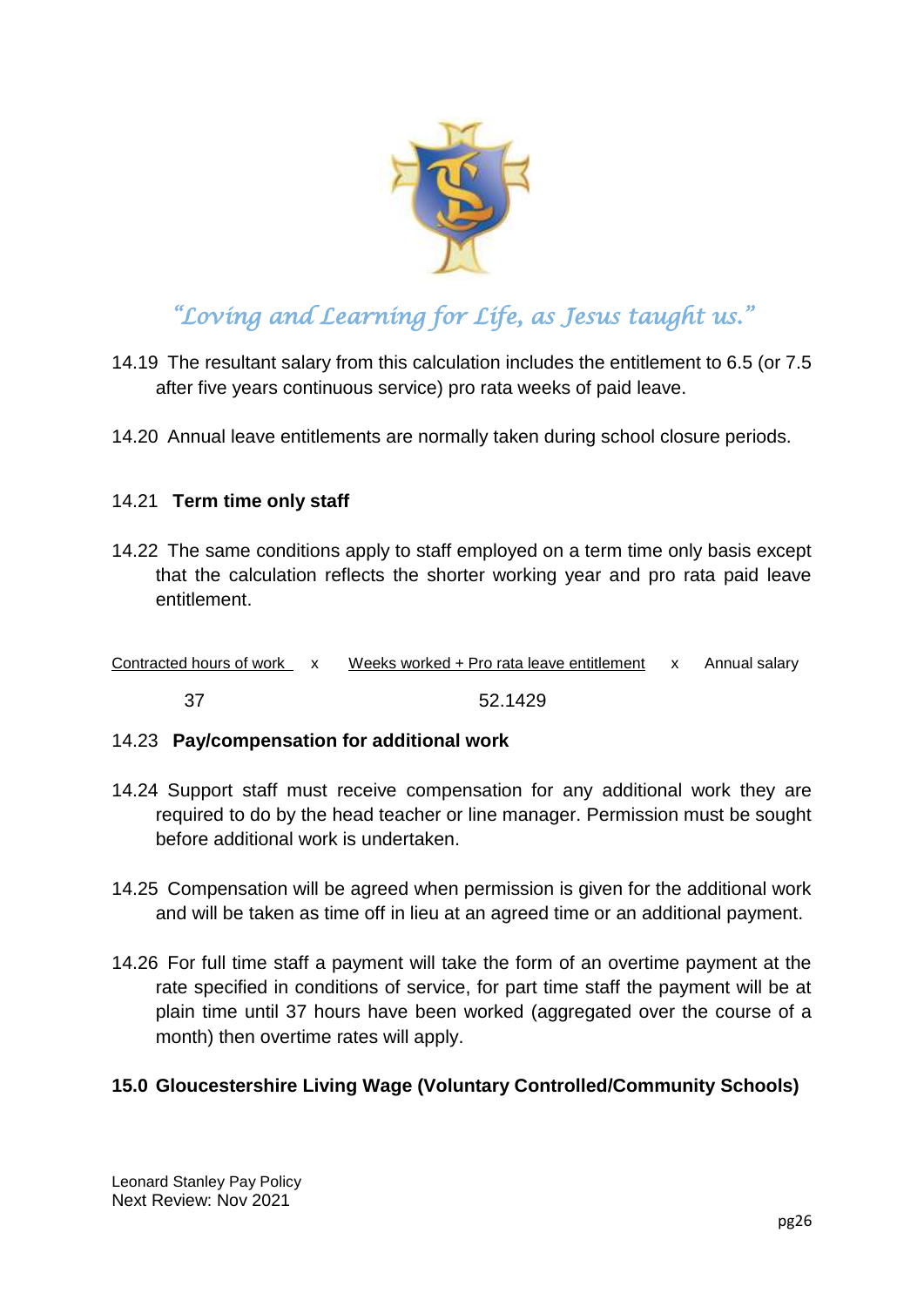

- 15.1 By adopting the green book pay and conditions of service, this school has increased the lowest pay point to £9 per hour so that it exceeds the new statutory national living wage.
- 15.2 This applies to all green book staff in community and voluntary controlled schools. In academy, foundation and voluntary aided schools, the relevant body has discretion to apply this in line with the organisation's contractual obligations.
- 15.3 N.B. if support staff have transferred into the school under the Transfer of Undertakings (Protection of Employment) Regulations 2006 from another organisation, they may not be eligible for the Gloucestershire Living Wage at £9 an hour.

#### <span id="page-26-0"></span>**16.0 Pay procedures**

- 16.1 The relevant body can allocate delegated authority to a Pay Panel (or committee) for pay decisions. This can be three governors who administer and manage the pay policy on a day-to-day basis.
	- 16.1.1 one of the three selected governors will act as Chair of the panel
	- 16.1.2 none of the governors serving on the panel is employed within the school
	- 16.1.3 in schools where there is an interim executive board (IEB), alternative panel arrangements may be necessary

#### 16.2 **Pay Panel: Terms of reference**

The responsibilities of the Pay Panel are

- 16.2.1 To apply the School Pay Policy on behalf of the Governing Body fairly and equitably.
- 16.2.2 To ensure appropriate arrangements for linking appraisal to pay are in place, can be applied consistently and that pay decisions can be objectively justified.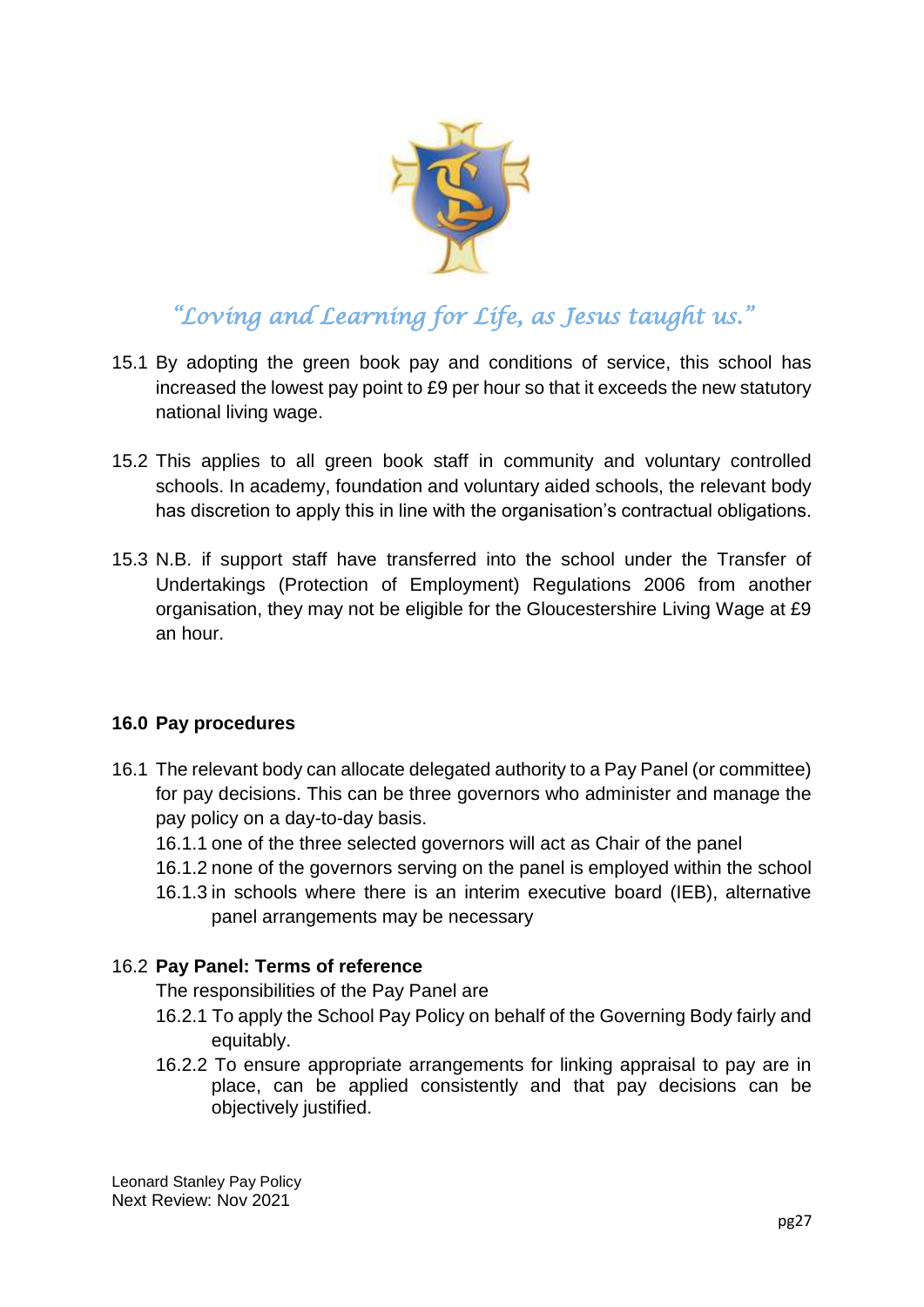

- 16.2.3 To ensure that each teacher in the school has an annual review of their salary and a written salary statement, no later than one month after the date of determination.
- 16.2.4 To monitor the overall picture of performance and pay progression each year to ensure consistency of pay decisions between teachers, and between pay decisions and overall school performance.
- 16.2.5 To make/ratify pay decisions in respect of individual teachers, considering recommendations from the Head Teacher on whether to award performance pay in line with the school's pay policy.
- 16.2.6 To make/ratify pay decisions in respect of the Head Teacher, considering recommendations from the Head Teacher's Performance Management Panel on whether to award performance pay in line with the school's pay policy.
- 16.2.7 To report to the Finance, Premises and Personnel committee on the budgetary implications of pay decisions
- 16.2.8 To periodically undertake a review of the Individual School Range and to report findings and/or make recommendations for change to the Governing Body in relation to the grading of members of the Leadership Group.
- 16.2.9 To receive and process requests for the review of pay and grading based on changed duties and responsibilities during the course of the working year.
- 16.2.10 To ensure teachers have an annual review of their salary and a written salary statement, no later than one month after the date of determination
- 16.2.11 To make appropriate arrangements for representations from members of staff to be heard on pay related matters including salary, grading or pay decisions and to seek whatever additional evidence, information or advice is necessary to respond to this request. The school's Performance Management Policy will allow requests for review of the assessment of the performance of a member of staff, but not matters of pay progression. It is recognised that these factors can often be closely linked and so the School will advise the employee of the most appropriate route for review to follow. This will ensure that an employee will be guaranteed a fair consideration of their representations, but will not be entitled to pursue the same concerns through two separate review routes.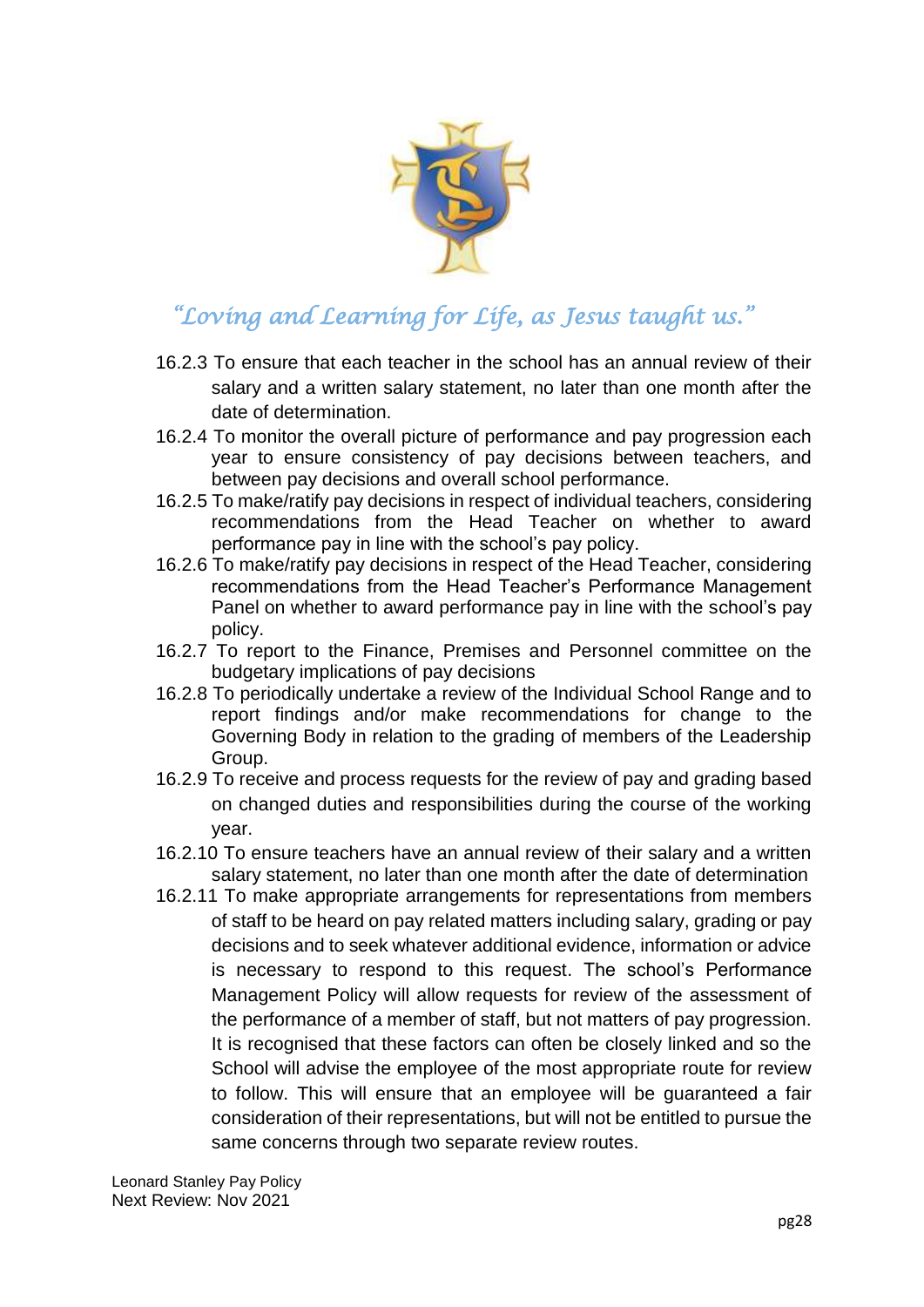

#### **Head Teacher Responsibilities:**

- 16.2.12 Review and develop clear arrangements for linking appraisal to pay progression and propose changes to pay and appraisal policies, consulting staff and union representatives, as appropriate.
- 16.2.13 Submit policies to Pay Panel for approval.
- 16.2.14 Ensure all staff are informed of the policies and that the Head Teacher, and staff, have the knowledge and skills to apply procedures fairly.
- 16.2.15 Ensure staff are appraised in accordance with the school's appraisal policy and the relevant regulations.
- 16.2.16 To provide the Pay Panel with recommendations for pay progression for eligible teachers and ensure the panel has sufficient information upon which to make its decisions. This will include providing the panel with a copy of the Head Teacher's performance report and pay recommendation form for the individual teacher.
- 16.2.17 Ensure that staff are informed of the decisions reached by the Pay Panel.
- 16.2.18 To provide the Pay Panel with a report on support staff pay determination
- 16.2.19 To provide anonymised samples of Performance Management (PM) objectives to the Pay Panel at the beginning of the PM cycle (Autumn Term). This should include examples of objectives (where relevant) for:
	- **F** Teachers on the Main Pay Range
	- Teachers on the Upper Pay Range
	- **Teachers on the Leadership Scale**
	- **Leading Practitioners**
- 16.2.20 To provide the Pay Panel with a report on the performance management process at the end of the performance management cycle. The format will be agreed between the Pay Panel and the Head Teacher.

#### <span id="page-28-0"></span>**17.0 Pay Appeals Panel**

17.1 The Governing Board will select governors to hear representations relating to pay related decisions on its behalf. This group will have the same composition requirements as the Pay Panel, except that none of these governors can be a member of the Pay Panel or have been involved in any pay decisions.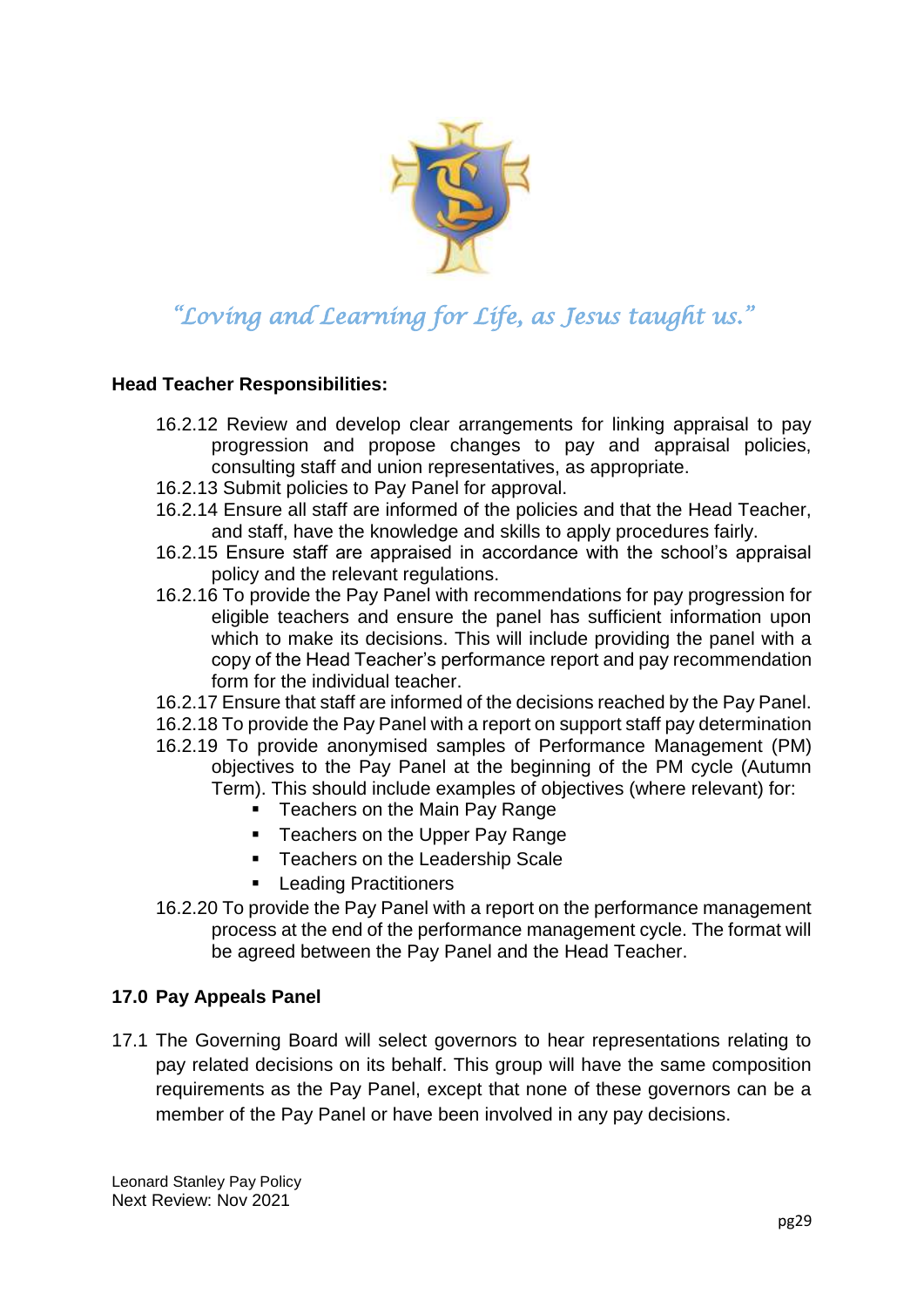

### 17.2 The panel will:

- 17.2.1 follow appeals procedure
- 17.2.2 ensure terms of this policy and related procedures have been correctly applied
- 17.2.3 periodically report to the Governing Board to present progress reports

### 17.3 **Representations about pay recommendations and/or decisions**

- 17.4 Any employee who is dissatisfied with a pay decision should:
- 17.5 **Informal discussion:** with the head teacher to resolve the issue, requested as soon as possible after receiving notice of the pay recommendation, normally within five days.
- 17.6 **Formal representation:** if the employee remains dissatisfied with the recommendation, they can submit written representations to the Pay Panel who should respond within five days. This will lead to a formal meeting with the panel in which the employee may present evidence, call witnesses and have the opportunity to ask questions. The Pay Panel will make a pay determination which will be confirmed in writing.
- 17.7 **Formal appeal hearing:** if the staff member remains dissatisfied, they may submit written representations to the Chair of the Pay Appeals Panel. This should include any additional facts for reconsideration, and be submitted within five working days of the receipt of the pay statement.
	- 17.7.1 The Pay Appeals Panel will acknowledge the request and arrange a meeting within 10 working days to consider the employee's concerns.
	- 17.7.2 In the hearing before the Panel, the employee and management representative will have the opportunity to present their evidence, call witnesses and question each other.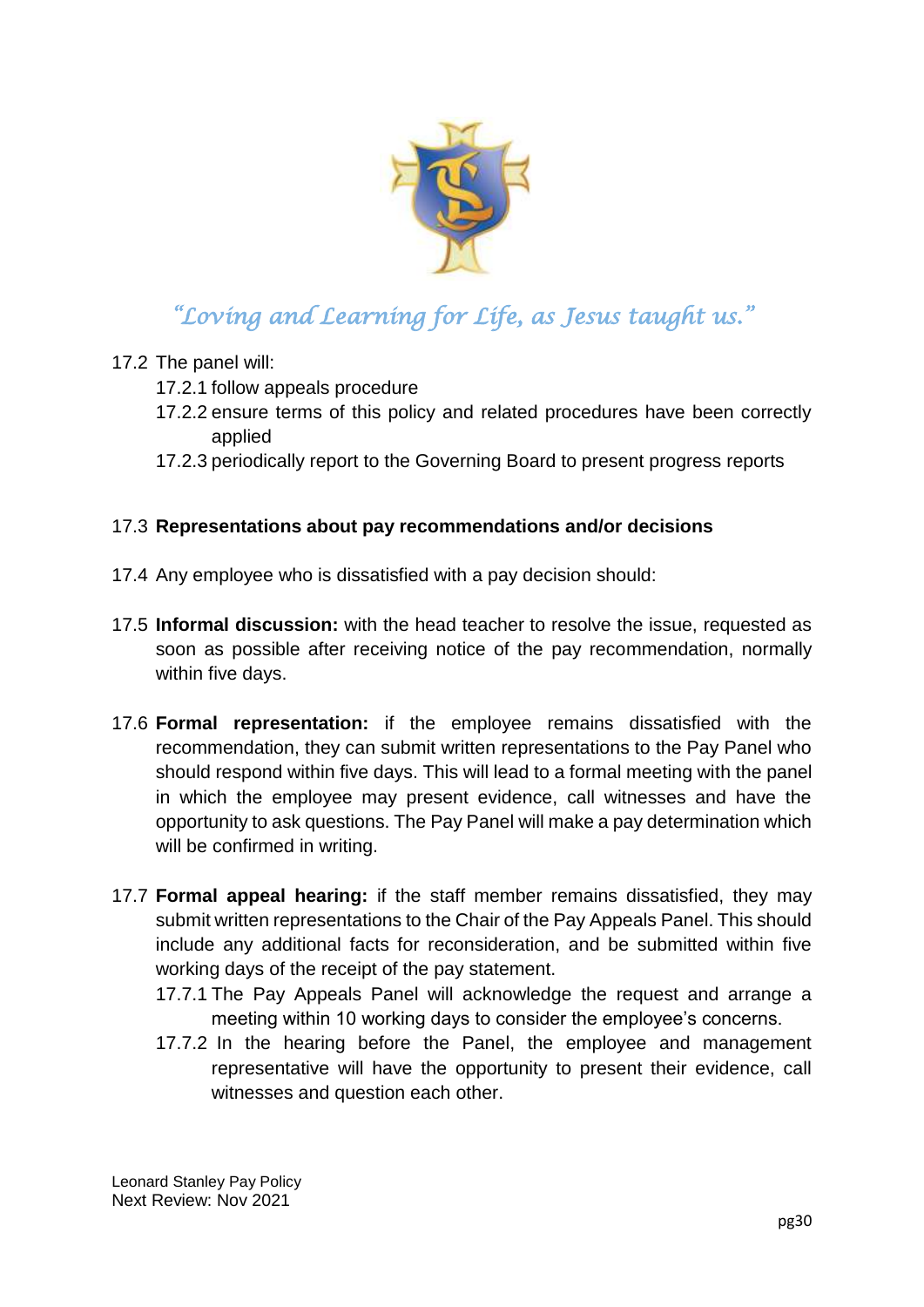

- 17.7.3 The result of the hearing will be given in writing within a reasonable period, normally five working days. This decision will be final and binding in terms of this policy.
- 17.8 The employee has the right to be accompanied at all formal meetings by a trade union representative or work colleague if they wish.